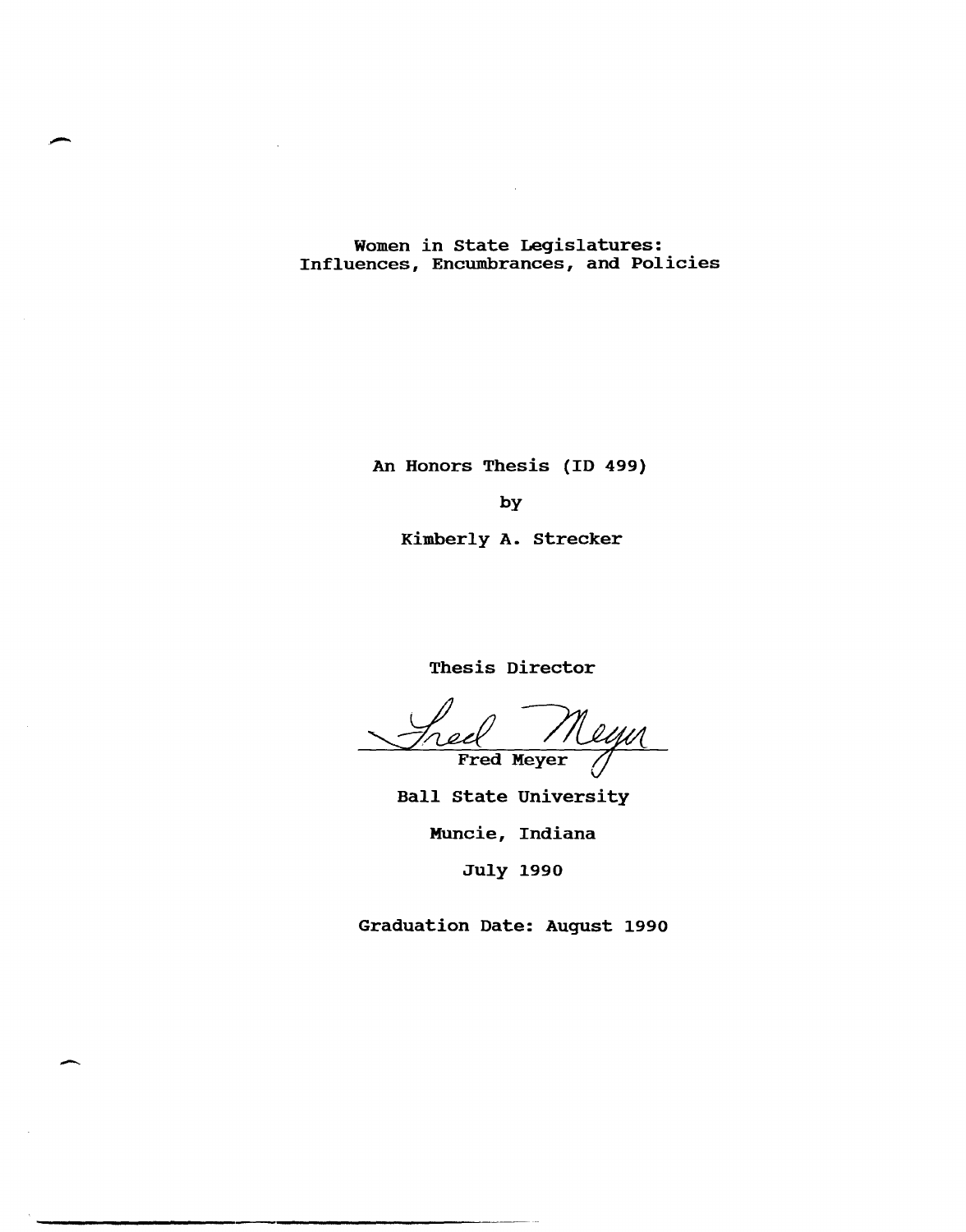

-

 $\sim$   $\sim$ 

## Acknowledgement

I would like to thank Dr. Fred Meyer of the Political Science Department for his guidance on this particular project.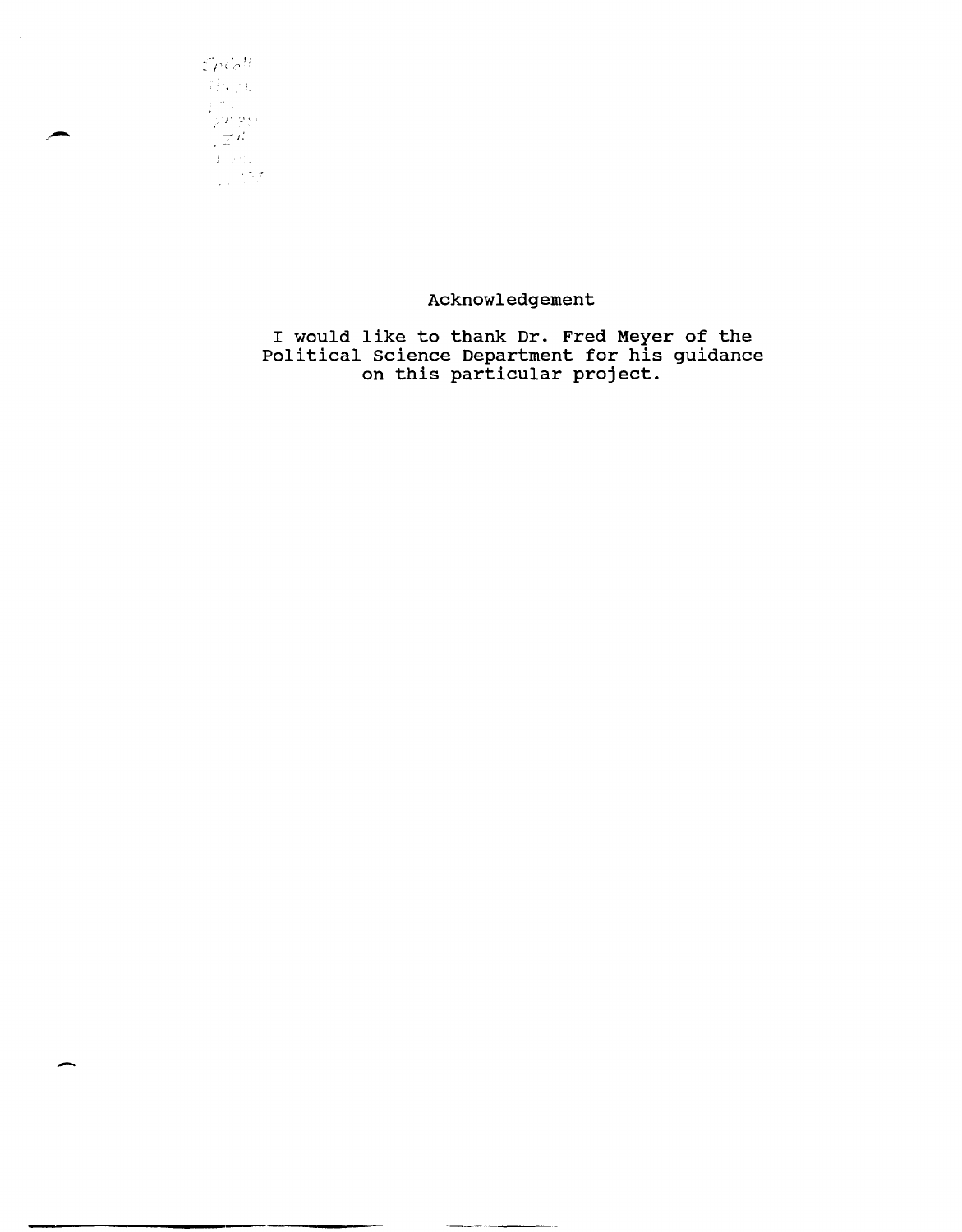Abortion, sexual discrimination, rape: Would policies regarding these issues still be hidden had there not been female legislators to bring them out? Would programs and legislation confronting child care, the homeless, equal pay, and battered women exist had there not been female influence in the legislature? Both state and the Federal legislatures have benefitted immensely from the entrance of female legislators into the political arena. Although the topics that will be brought forth during this discussion could easily apply to both the state and federal legislatures, it has been narrowed in this case to state legislatures.

-

-

This discussion centers on a brief history of womens' fight to gain equality, the problems and benefits of being a woman in the political process, and the issues and policy priorities of female legislators. Also included is an outlook for the 1990's.

Aristophanes predicted that "women in power would someday have a radical influence on politics (Flammang, 1984, p.23)." It has taken three decades of incremental progression to make this influence an obvious reality in the united states. Women began realizing in the 1960's that they had to go beyond their male critics and beyond merely voting to get involved in the making of policies. They had to throw their talents and concerns as legislators into the political arena. As women reached this conclusion, they began voicing their concerns and began putting other women into office to do something about those concerns.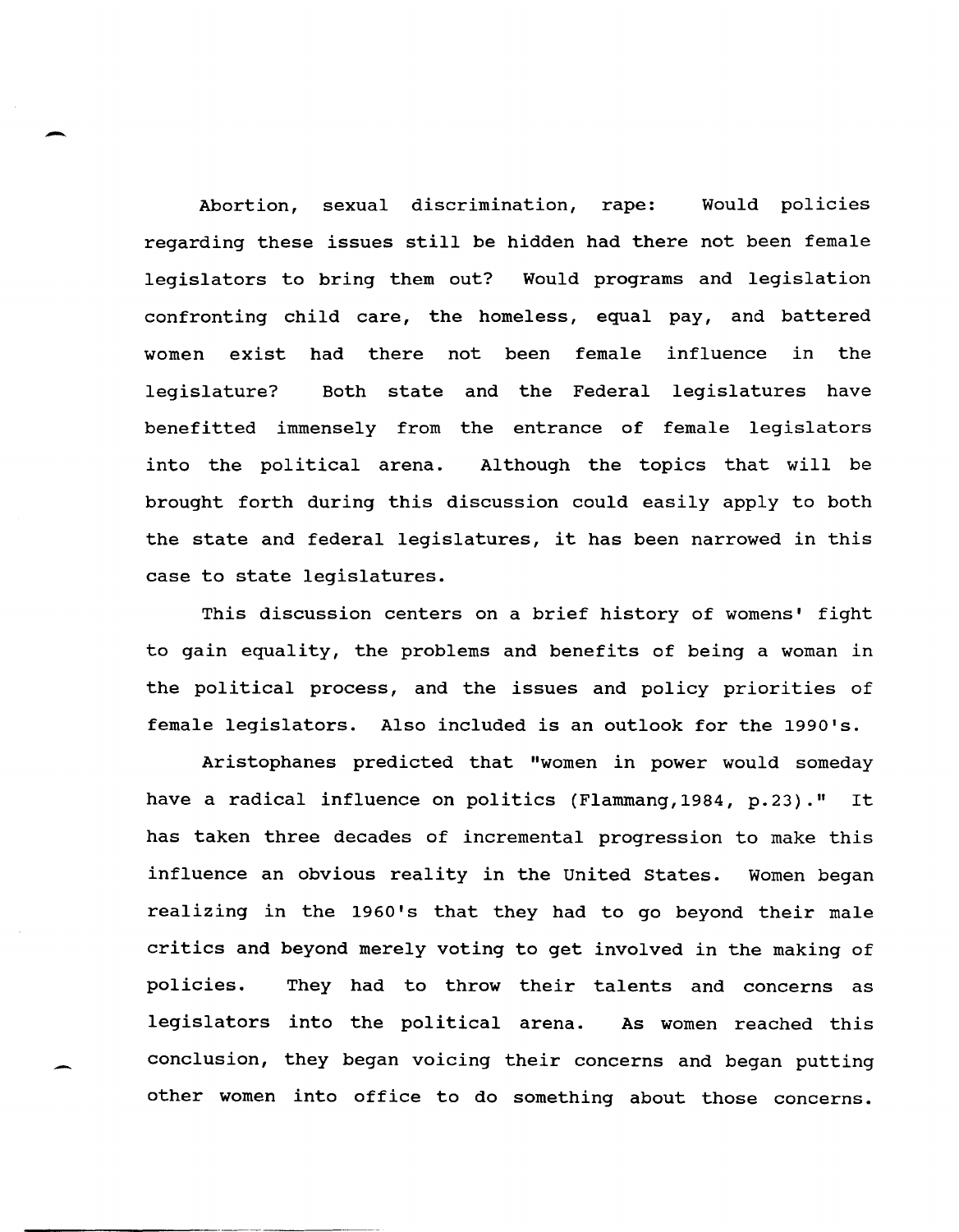Their primary problems stemmed from the fact that they were women entering into a man's domain.

#### THE HISTORY OF THE POLITICAL WOMAN

Aristotle once said, "If liberty and equality as is thought by some, are chiefly to be found in Democracy, they will be best attained when all persons alike share in government at the utmost (Mandel, 1981, p.250)." Women have spent the last thirty years trying to gain access to that liberty and equality, and each decade has brought with it a victory for the political woman. The 1960's produced the woman's movement: The 1970's brought the emergence of private issues, previously taboo issues, into the eyes of the public: and the 1980's provided the task of maintaining past accomplishments while fighting a continuous battle for political equality.

It is important to establish a brief history of the last three decades of women's strides in order to stress the impact that female contributions and issues have had on state politics. It is important to note also that the policies described in this section were enacted at the federal level; however, the state level was affected as well .

2

. -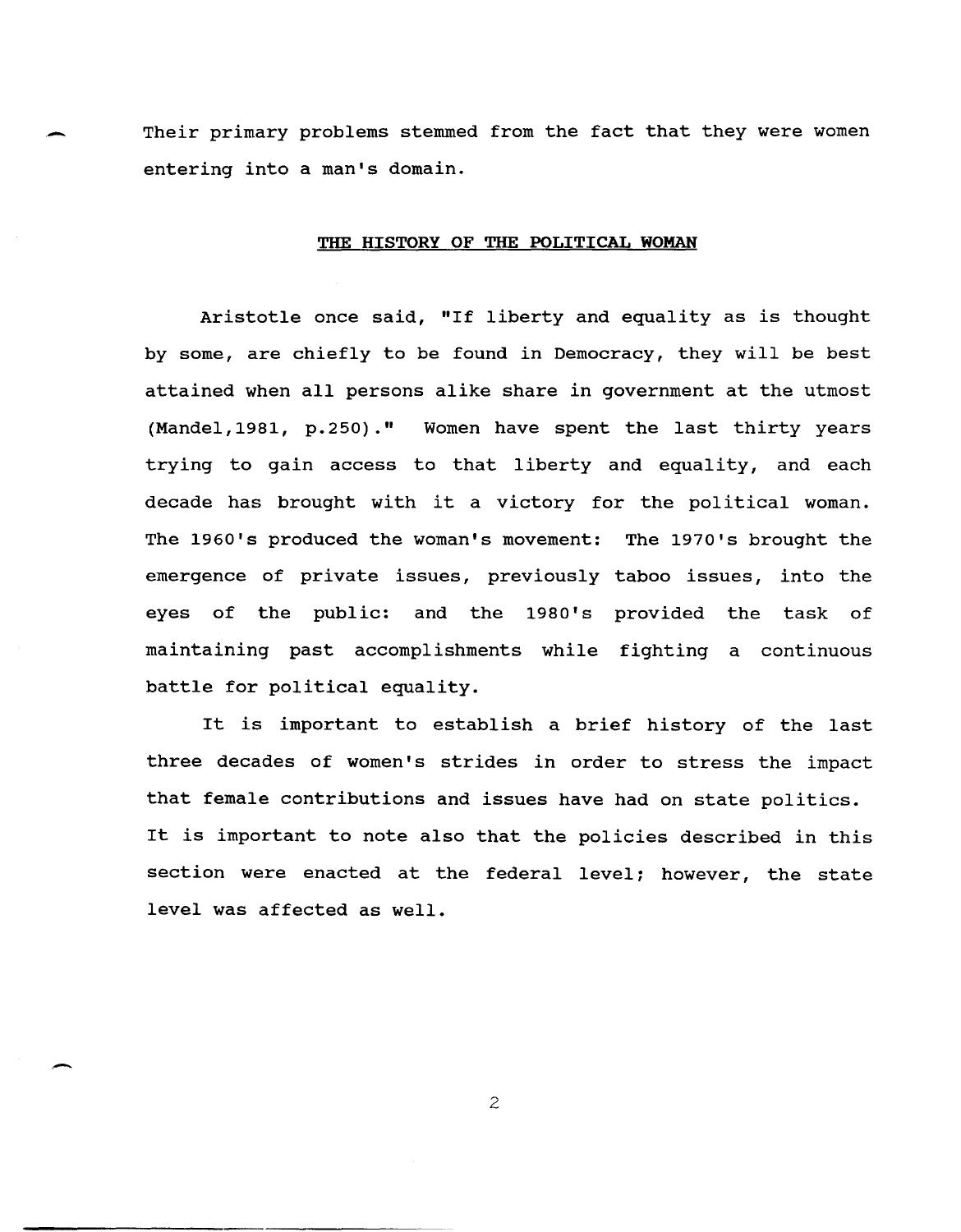#### The 1960's

The 1960's are characterized as the start of what has come to be called the women's movement. Suddenly, "MEN ONLY" signs began disappearing from private clubs, college campuses, and religious institutions (Githens, 1977, p.30). Women began feeling that their needs merited legitimate concerns to the public and to policy makers.

Furthermore, the enactment of the Equal Pay Act of 1963 and the civil Rights Act of 1964 afforded women rights that they had never had before concerning equal pay for equal work and discrimination respectively. But this was only the beginning.

The media took an interest in publicizing women's issues to the point where public interest and public dismay created continuous controversy. Women pushing for political equality were met by fierce discrimination and disrespect by both male legislators and male voters. Despite the increased publicity of women's issues, the programs and policies female legislators proposed were not taken seriously, and their ideas were mocked by male legislators. Female legislators merely provided entertainment to their male colleagues in legislative sessions (Boneparth,1988, p.1). However, despite the opposition, state legislatures produced many laws in this decade advancing women's rights in marriage and divorce, support, credit, and education (Boneparth,1988, p.1).

By 1969, there were 301 females in state legislatures (CAWP, 5/1/89), and they were determined not to let women's rights and concerns go unnoticed.

J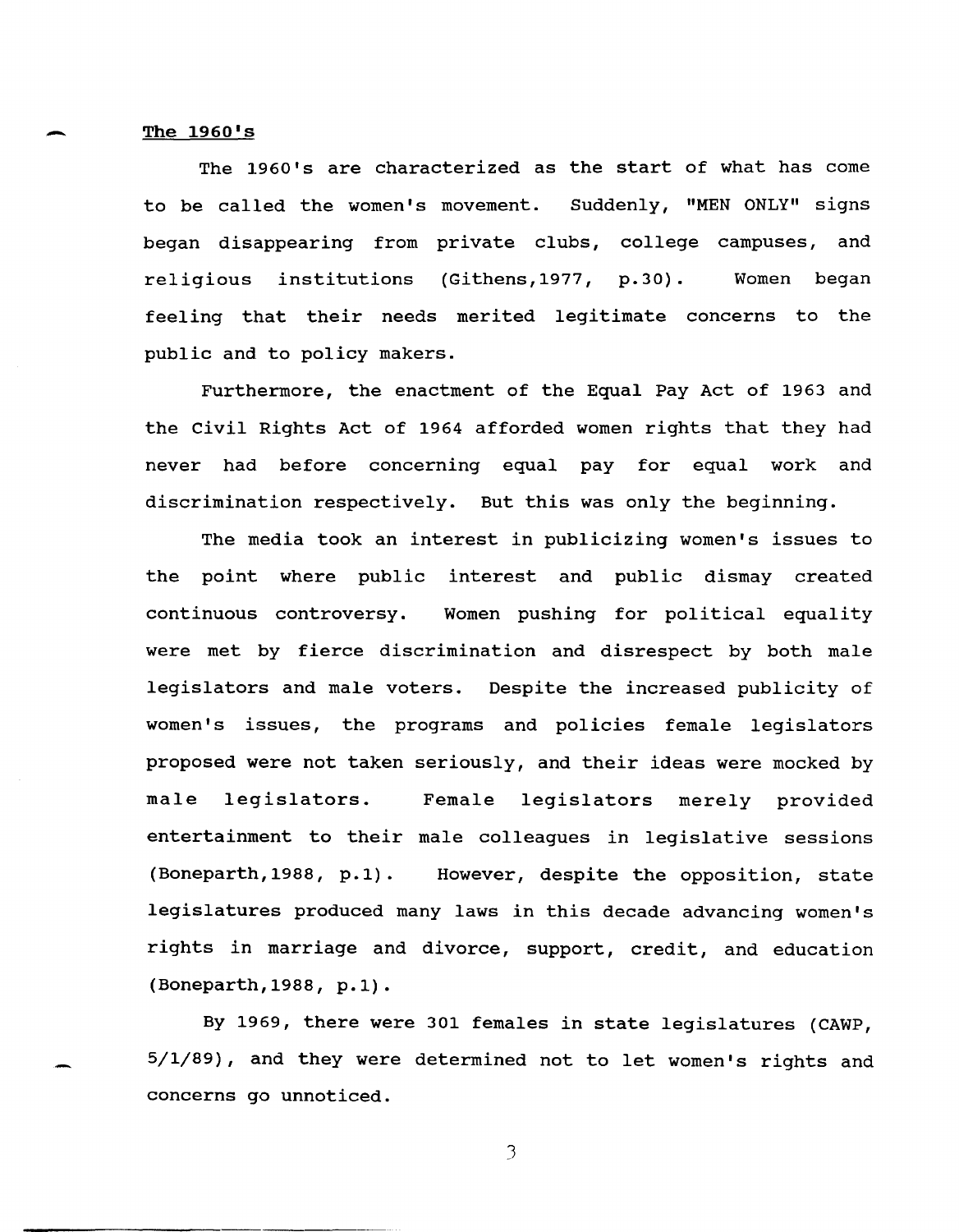#### ~ The 1970's

The 1970's brought more specific private issues into the public limelight and women began demanding more government attention to issues of importance to women. Issues such as contraception, pornography, and domestic violence suddenly were pulled out of closets and thrust into the political view.

The Equal Rights Amendment was responsible for much of this fervent need for publicizing equal rights for women. The ERA was proposed in 1923, failed to pass, and was brought into each legislative session after that. It was not until 1972, when women made headway with this amendment (Carroll, 1985, p.17). Although it fell three states short of the thirty-eight states needed for passage, it left behind a flurry of proposed programs geared toward the equality and needs of women.

Women were still anxious to get more women into elite positions inside politics. By 1979, the number of female state legislators had more than doubled. Women on the outside of politics had 770 female state legislators on the inside pulling for them (CAWP, 5/1/89).

#### The 1980's

The 1980's brought about still another challenge to women. They were forced to maintain the gains of the previous two decades, but to do so in an unfriendly climate (Boneparth,1988, p.1). They were frustrated by discrimination and disrespect from males who doubted their intentions and abilities. totally against female involvement in the legislature. Some males were.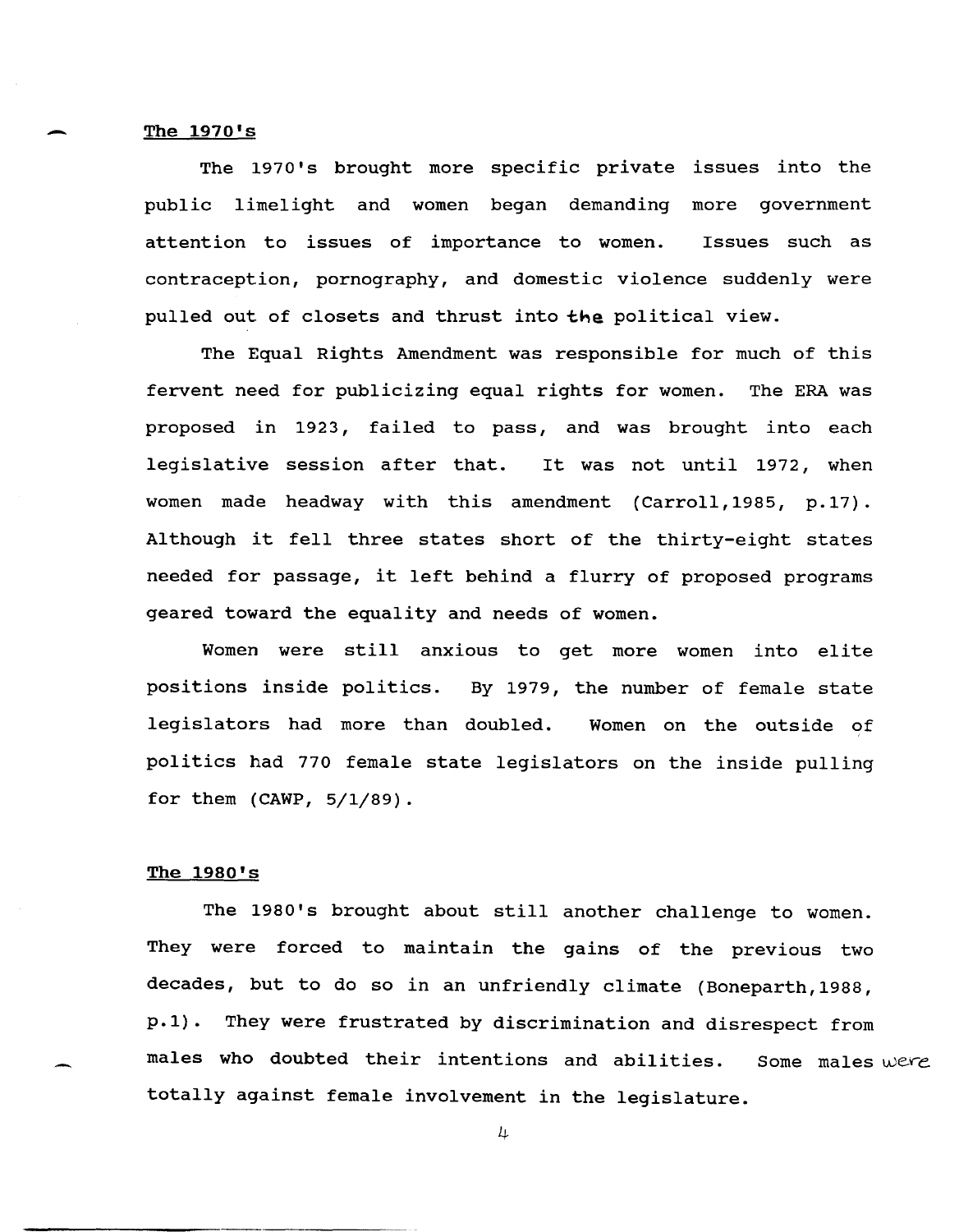This period also marks the time of the "gender gap" (Mueller,1988, p.17). Women voters began to realize their importance at the polls and thus, female voter turnout increased dramatically. This era showed a marked difference between female and male votes (Mueller, 1988, p.17). Women had begun to make their own decisions at the polls and thus, to develop a strong sense of political efficacy that their vote could make a difference. This, coupled with the ties to other females already in office was bringing the dream of total political equality and political influence one step closer.

-

-

Women still fought for issues that concerned women, but they also wanted to know more about issues that affected the economy, the environment, and the national welfare. The more women learned about these issues, the more able they were to contribute information on policies concerning these issues.

By 1989, the number of women holding state legislative office had quadrupled to 1261 (CAWP, 5/1/89). This signified a victory in the advancement of women and the beginning of female political influence

Table 1 shows several of the events advancing women's rights and equality from 1963 to 1982.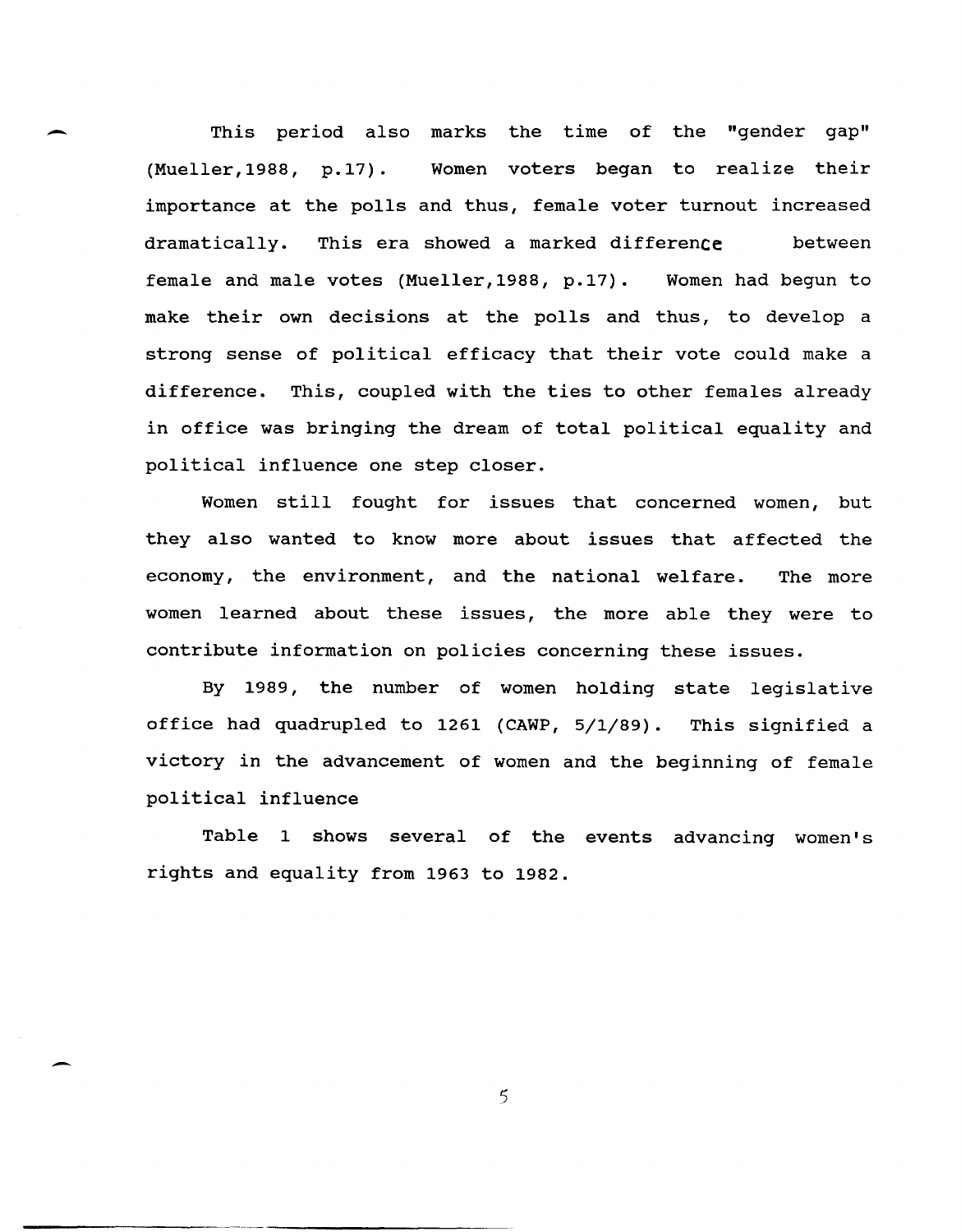example 1 and 2 and 2 and 2 and 2 and 2 and 2 and 2 and 2 and 2 and 2 and 2 and 2 and 2 and 2 and 2 and 2 and 2 and 2 and 2 and 2 and 2 and 2 and 2 and 2 and 2 and 2 and 2 and 2 and 2 and 2 and 2 and 2 and 2 and 2 and 2 an

## Events Advancing on Women's Issues

| Congress<br><u>Year</u> | Legislation or Programs<br>for Equality                    |
|-------------------------|------------------------------------------------------------|
| 1963                    | Equal Pay Act<br>Ban on Job Discrimination<br>based on Sex |
| 1964                    | Civil Rights Act                                           |
| $1971 - 2$              | Equal Employment benefits<br>for married women             |
|                         | Proposal of the Equal Rights<br>Amendment                  |
|                         | Equal Employment Opportunity<br>Act                        |
|                         | Equal Credit Opportunity<br>Act.                           |
| 1975                    | Organize a national Women's<br>Conference                  |
| 1977                    | Ban on discrimination against<br>pregnant workers          |
| 1980                    | Programs on rape control and<br>rape victims               |
| 1982                    | Agriculture and Food Act for<br>widows and single women    |

\*Table 1 depicts the years and events that helped move women's rights along.

## THE RECRUITMENT ENCUMBRANCES OF WOMEN INTO STATE POLITICS

Barbara Curran, a former New Jersey assembly women once said, "The biggest asset for a woman candidate is being a woman, and the biggest liability is not being a man (Mandel,1981, p.31)." The journey into the political elite has not been an easy one for women. There has been no welcome mat for aspiring female politicians and thus, women have encountered many encumbrances throughout their struggle to gain equality. Their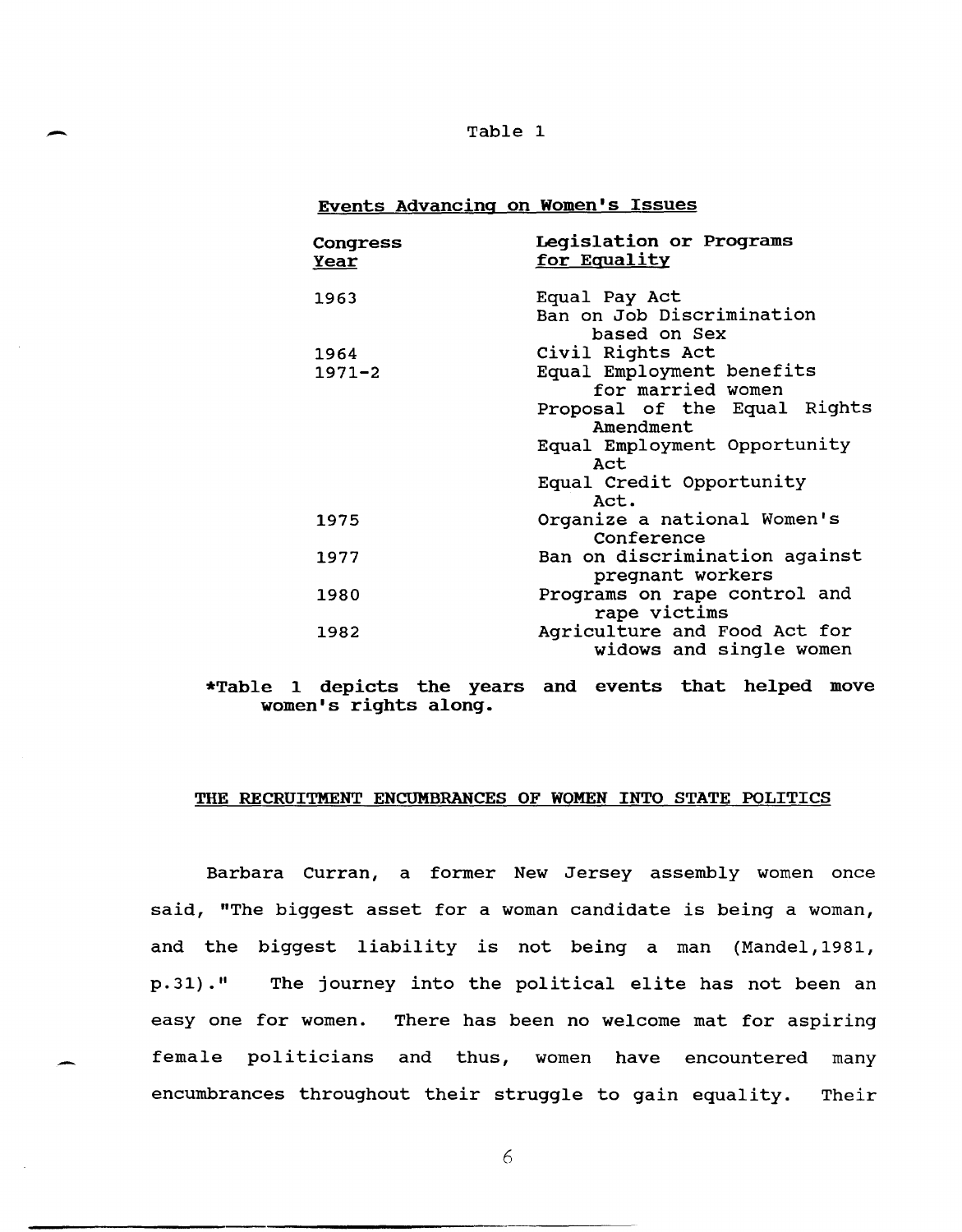- problems often arise continue with them into legislative office. Problems with early in the recruitment process and may discrimination, limited support, occupational limitations, voter reluctance, incumbency, and role conflict contribute to the underrepresentation of women in the "eligible pool" from which candidates for public office are drawn (Darcy,1987, p.93). These problems will be discussed, as well as the actions women have taken in order to overcome these encumbrances.

> First, however, it is important to note that women are represented differently from state to state. For example, people in some states are less ready to accept women in the political scene than in other states. Competition from state to state also varies, and in states with fierce competitions, women are often not able to successfully compete (Darcy,1987, p.49). This means that problems female legislative candidates may encounter are manifested more in some states than in others.

## Discrimination

Discrimination can become a major hinderance to aspiring female politicians. Susan Gluck Mezey, political researcher, points out that discrimination is evident throughout all stages of the political process from the recruitment, nomination, and candidacy processes to actual membership in the legislature (Mezey,1980, p.64).

Throughout history, women have been considered second class citizens by males. Despite the changes leading toward female equality, the transition has appeared easier than it really has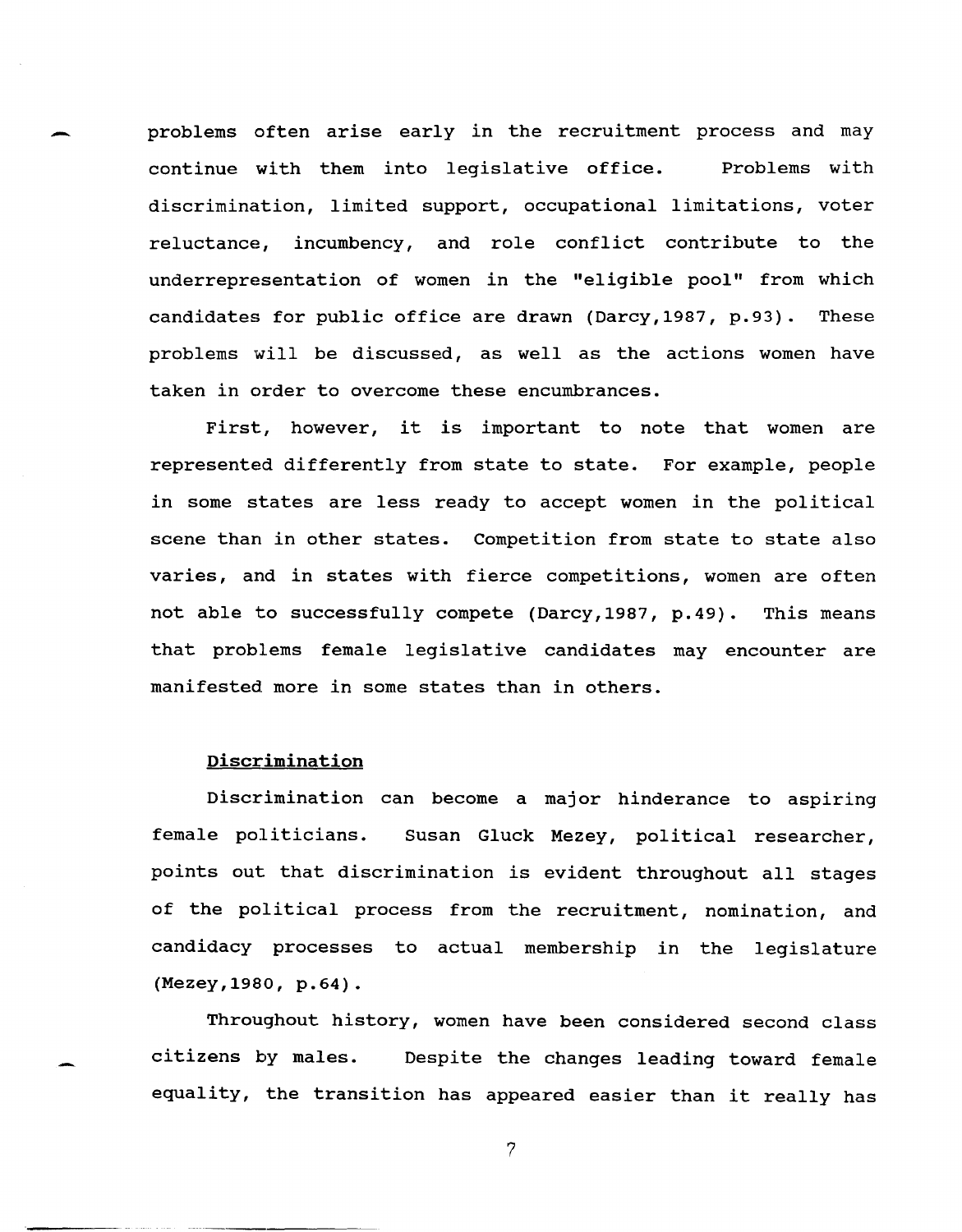been. Men still have trouble seeing females as equals, especially in the political arena. Furthermore, many men will refuse to support a female candidate in any way (Mandel, 1981 p.112).

-

-

Once elected to office, women often encounter discrimination from within the legislature. The issues female legislators introduce are often ridiculed by their male colleagues. Female state legislators are stereotyped by male legislators as ignorant on issues that are not women's issues, but they are regarded as narrow minded if they back women's issues (Darcy, 1987, p. 13). Unlike males, women have had to prove themselves competent and deserving of respect in areas such as economics, administrative matters, and legal matters, which do not run parallel to typical women's issues (Boneparth,1988, p.5).

Discrimination in any aspect of recruitment can play a major role in keeping women out of office. It can affect a woman's chance and desire to run for legislative office.

## Limited Support for Access into Politics

The lack of acceptance of female political candidates into traditional organizations which facilitate access into politics has also hindered female candidates (Githens, 1977, p.114). These organizations, primarily political parties, can provide candidates with much needed funding and support. However, despite the progress that female candidates have made, the maledominated political parties are adamant about backing female candidates.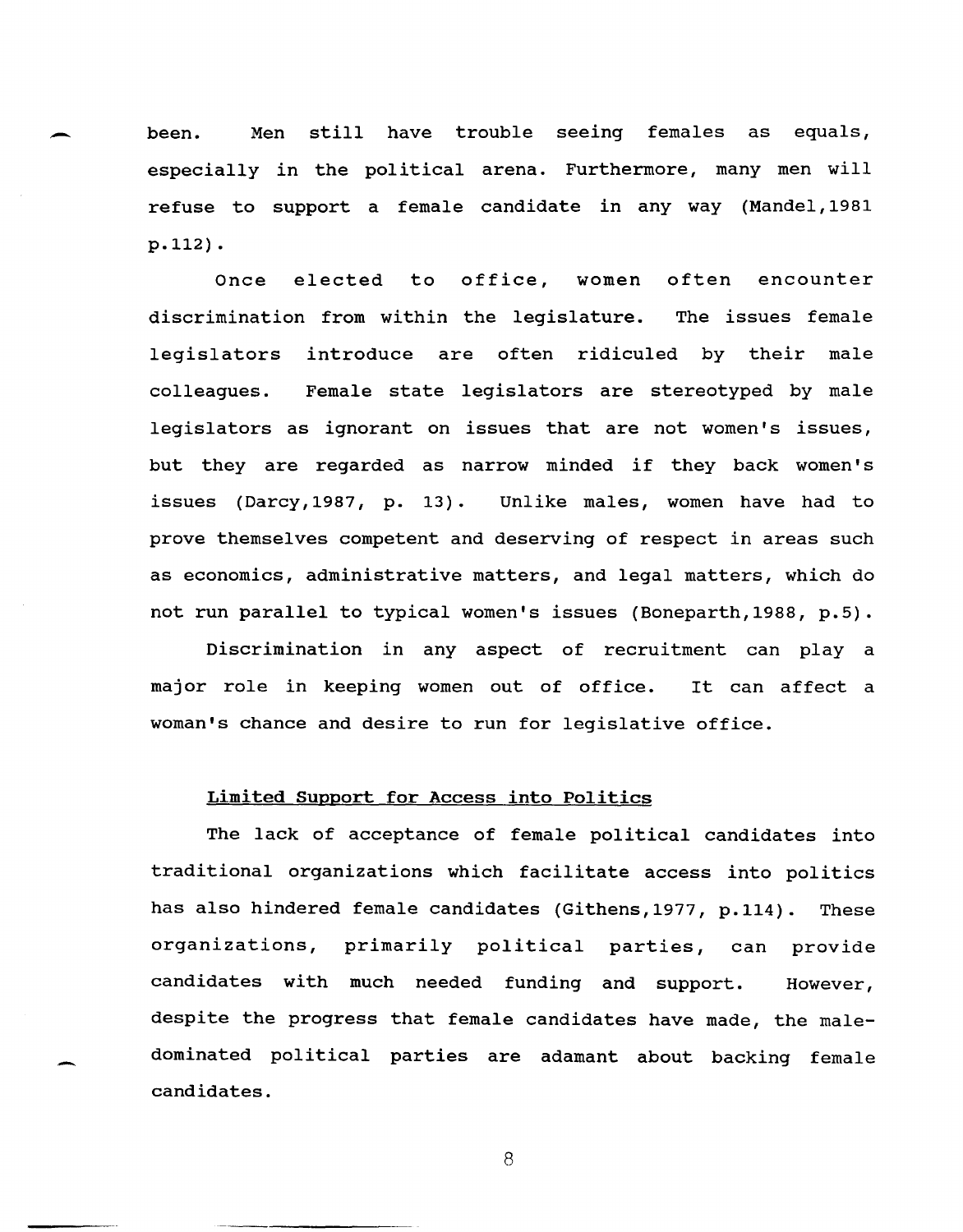Susan Gluck Mezey notes that female candidates point to party bureaucracy and leadership as the real source of discrimination (Mezey, 1980, p.64). Political parties will often hesitate or fail to view women at an equal level; to give them a chance to participate in decision-making roles; and to have confidence in their motives and qualities for public office. The parties will not offer female candidates the funding that is often available to male candidates.

-

-

Furthermore, Darcy, Welch, and Clark point out that "it is a belief that political leaders are more apt to slate women as 'sacrificial lambs,' supporting them most often when the race is a hopeless cause and ignoring them when the party has a real chance of winning (Darcy,1987, p.32)." A survey of southern state legislators showed that forty-seven percent of the men and seventy-five percent of the women agreed that men in party organizations kept women from leadership roles (Darcy,1987, p.32).

Because of the lack of party support and funding for female candidates, women have turned to non-partisan organizations for support. Much of the time they derive their support from the help of other women. According to Susan Carroll, author of Women as Candidates in Politics, these women and women's organizations can help female candidates run effectively and contribute to a win (Carroll,1985, p.163).

The National Women's Political Caucus (NWPC) is an example of women helping women. It was organized in 1971 to encourage and back women pursuing political offices (Paulus, 1987, p.227).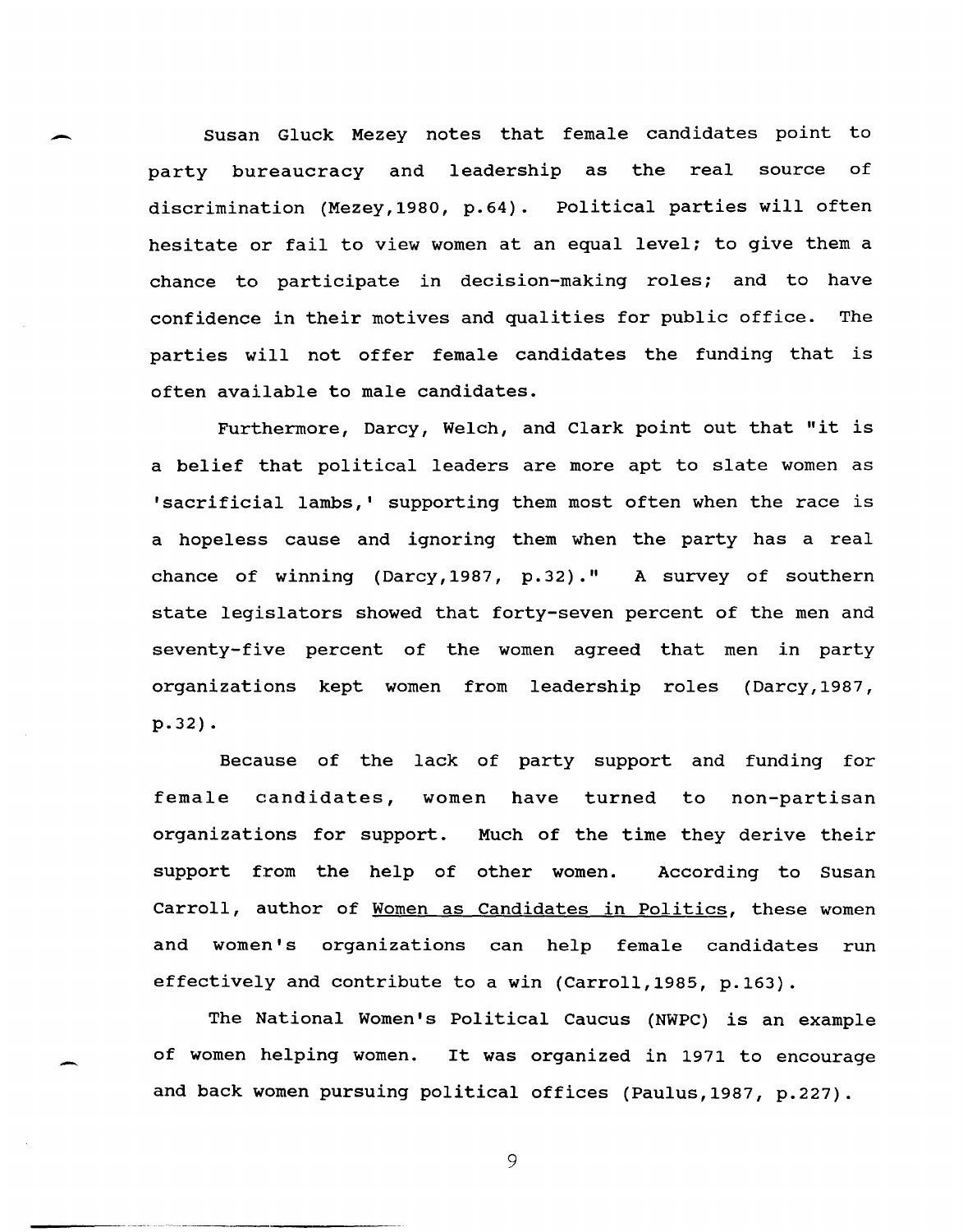Shortly thereafter, another group, the National Organization for Women (NOW) was founded with similar ideas. It's original concern involved legislative action, but it has since turned it's focus to electing more women to office (Kirkpatrick, 1984, p.164).

A third organization, the National Women's Education Fund (NWEF) is instrumental in offering campaign training and resource materials to aspiring female politicians (Carroll, 1985, p.164). Although women's organizations provide valuable support and funding, they do not provide enough to equalize the campaign funding of males. Lilly Spitz, a fundraiser for the Sacremento Women's Campaign Fund, suggested that since women can not compete with men in fund-raising, it would be beneficial to limit campaign expenses. She said, "One of the things we need to think about is political reform, because there is no way women are going to compete at the spending levels we're talking about (Darcy, 1987, p.60)."

Female incumbents can also provide support for female candidates. Women already established in state legislatures, are publicly backing female candidates and encouraging their supporters and constituencies to do the same.

## Occupational Experiences

Generally, women have not been afforded careers and occupations which could serve as stepping stones to political careers. Careers involving law or business which seem to dominate the legislative make-up, were virtually unheard of as female occupations (Mandel, 1981, p. 66) . A study in the late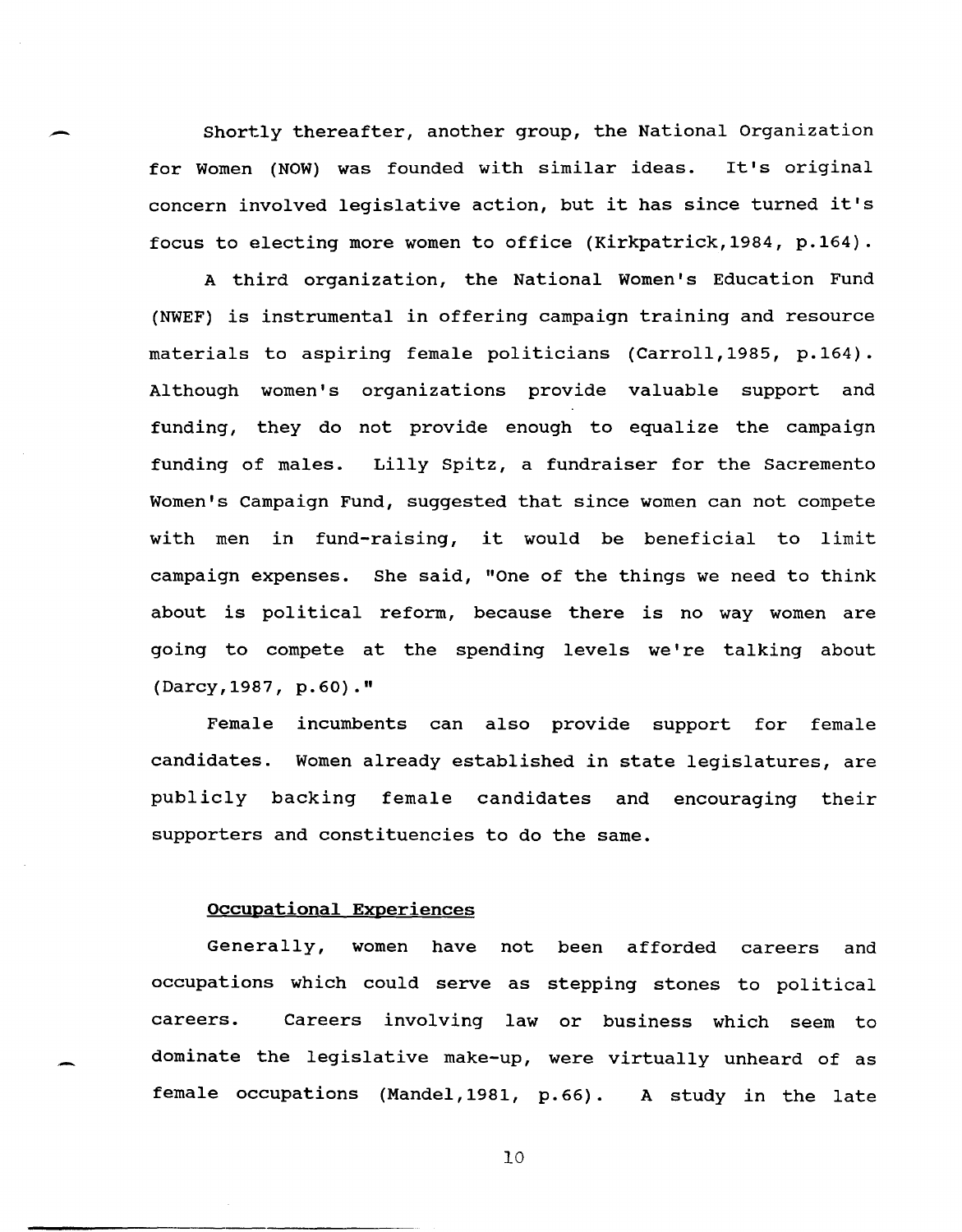1970's indicated at least sixty-six percent of women would have to change their occupations to match the occupational distribution of males (Darcy, 1987, p.97). Women instead occupied positions of secretaries, teachers, and social workers. These positions were viewed as providing irrelevant input politics. into

It is because of the unavailibility of prestigious positions (law, business) that women were not able to acquire the necessary occupational credentials to compete with their male counterparts (Carroll, 1985, p.69). This hindered their recruitment into politics.

Although many women do not appear to have employment experience, many women are finding that the job adequate experiences they do have are proving to be beneficial. As noted earlier women's occupations are typically in education, cultural affairs, domestic relations, human services, and volunteer services (Merritt, 1980, p.120) (see Table 2). Based on these occupations, women find that they acquire skills that make them cue givers to male legislators who may have problems relating to issues involving people. Male legislators will listen to women on certain issues, and in many cases will make their decisions on the basis of their female colleagues recommendations. Those males who do listen, trust these women because they generally have been in occupational positions to obtain the knowledge concerning these issues. For example, a female teacher assuming a position in a state legislature, can supply the legislature with knowledge of the educational system. with this knowledge,

11

-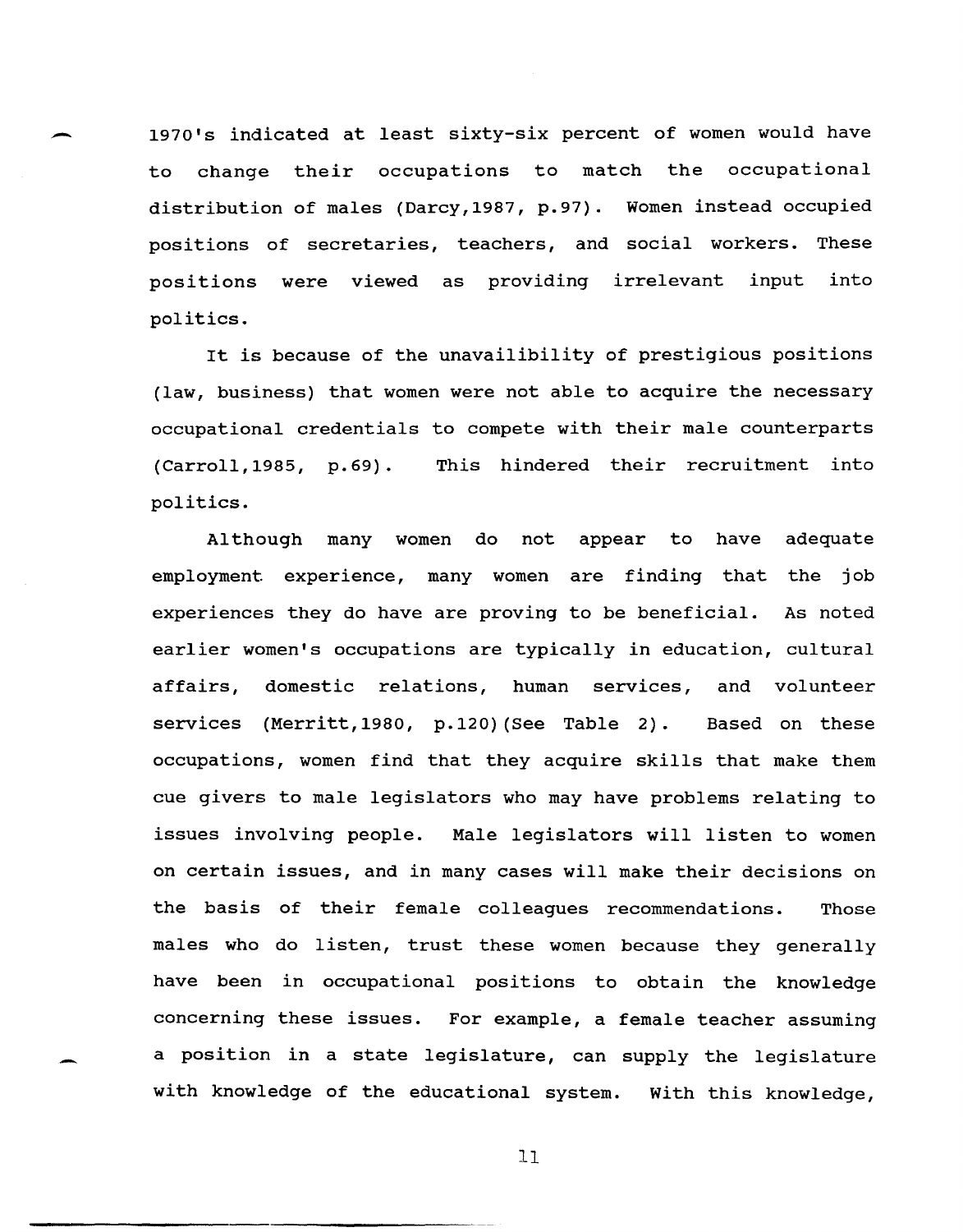she is able to contribute information on legislation concerning educational needs. The same is true for a past social worker. A past social worker turned legislator is more apt to understand the needs of the homeless and the poor, and therefore, may contribute valuable information to a male legislator who may be unaware of a certain social services issues.

Skills in the home can also provide benefits to female candidates or legislators. Hazel Gluck, a New Jersey state official, compares home management to politics in an article entitled "The Difference" (Gluck,1987, p.225). She points out that home management supplies women with the experience of communication with people at their own levels regardless of sex, education, or age. Home management also allows women to have insight into what motivates people in various situations. Being a homemaker turned legislator gives female legislators the ability to communicate at many given levels and to motivate the people at those levels for potential political support.

Women who engage in volunteer work acquire benefits from their experiences as well. They gain access to unions and professional organizations, which could eventually contribute support for women political candidates.

12

-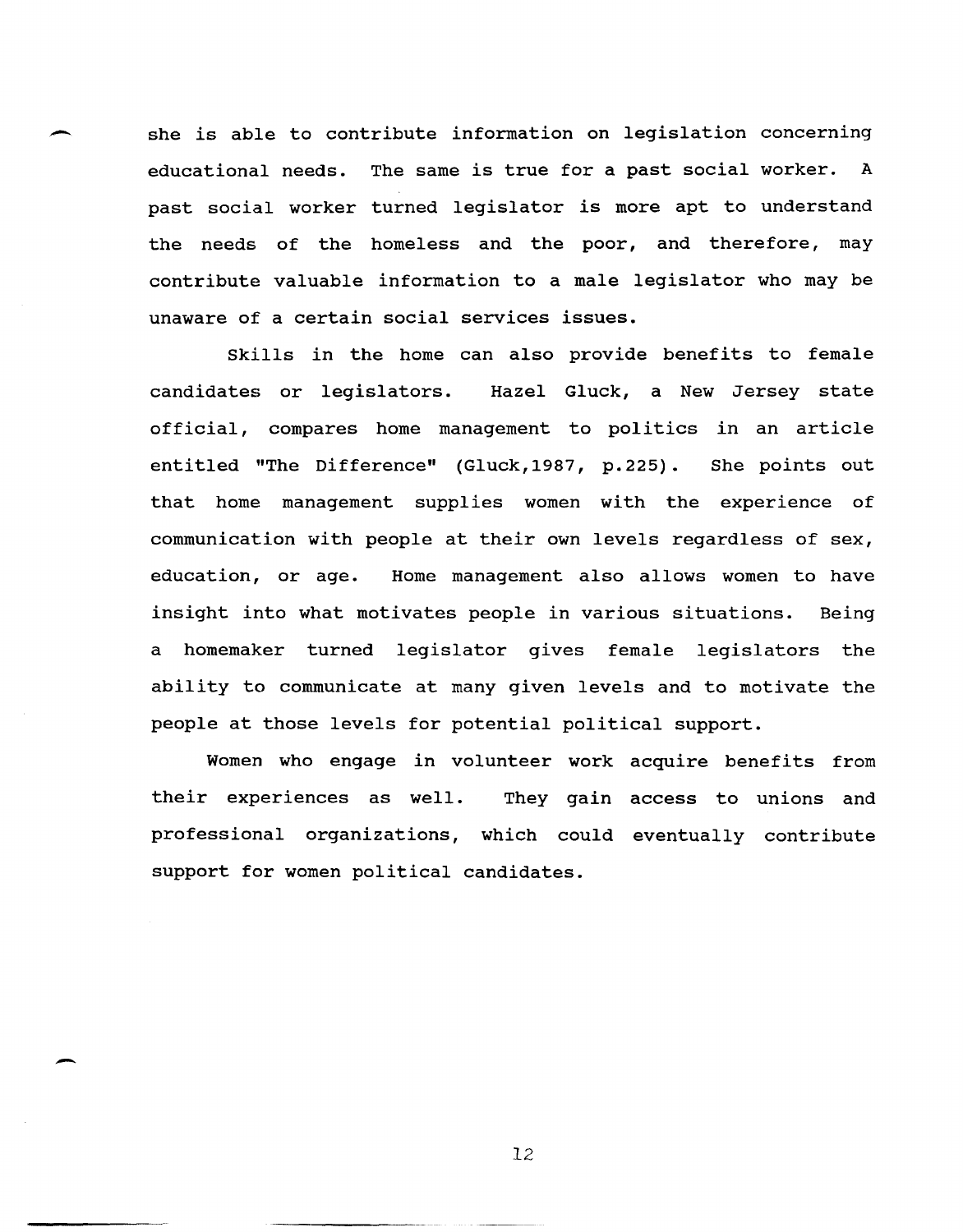# example 2 and 2 and 2 and 2 and 2 and 2 and 2 and 2 and 2 and 2 and 2 and 2 and 2 and 2 and 2 and 2 and 2 and 2

## occupations of Female Legislators

| <b>Occupation</b>           | Statewide |
|-----------------------------|-----------|
| Elementary and secondary    | 19.0%     |
| teacher                     |           |
| Social and community work   | 4.2       |
| Profession and technical    | 50.0      |
| Lawyers                     | 22.7      |
| College professors          | 4.5       |
| Managers and administrators | 40.9      |
| Public officeholders        | 22.7      |
| Clerical and secretarial    | 18.3      |
| Sales workers               | 10.0      |
| No Occupation               | 19.0      |
| Other                       | 5.0       |

\*Table 2 presents the occupations of the female state legislators in 1985 (Carroll, 1985, p.124).

#### Voter Reluctance

Another factor contributing to problems in the recruitment process hinges on the reluctance or hostility of voters. Female candidates are frequently met by discriminatory comments from voters. One female legislator noted that while door to door campaigning, a male voter said to her, "I wouldn't vote for a woman for dog catcher (Mandel, 1981, p.114)." Needless to say, she did not expect his vote.

Voter reluctance is most often evident at the polls. Voters may view female candidates as ominous based on their entrance into the male-dominated area of politics. Ruth Mandel, author of In the Running, said that it is frequently an unwritten custom that voters only accept a certain number of women in legislative offices (Mandel, 1981, p.111). They may, therefore, limit the number of votes they will give to women candidates.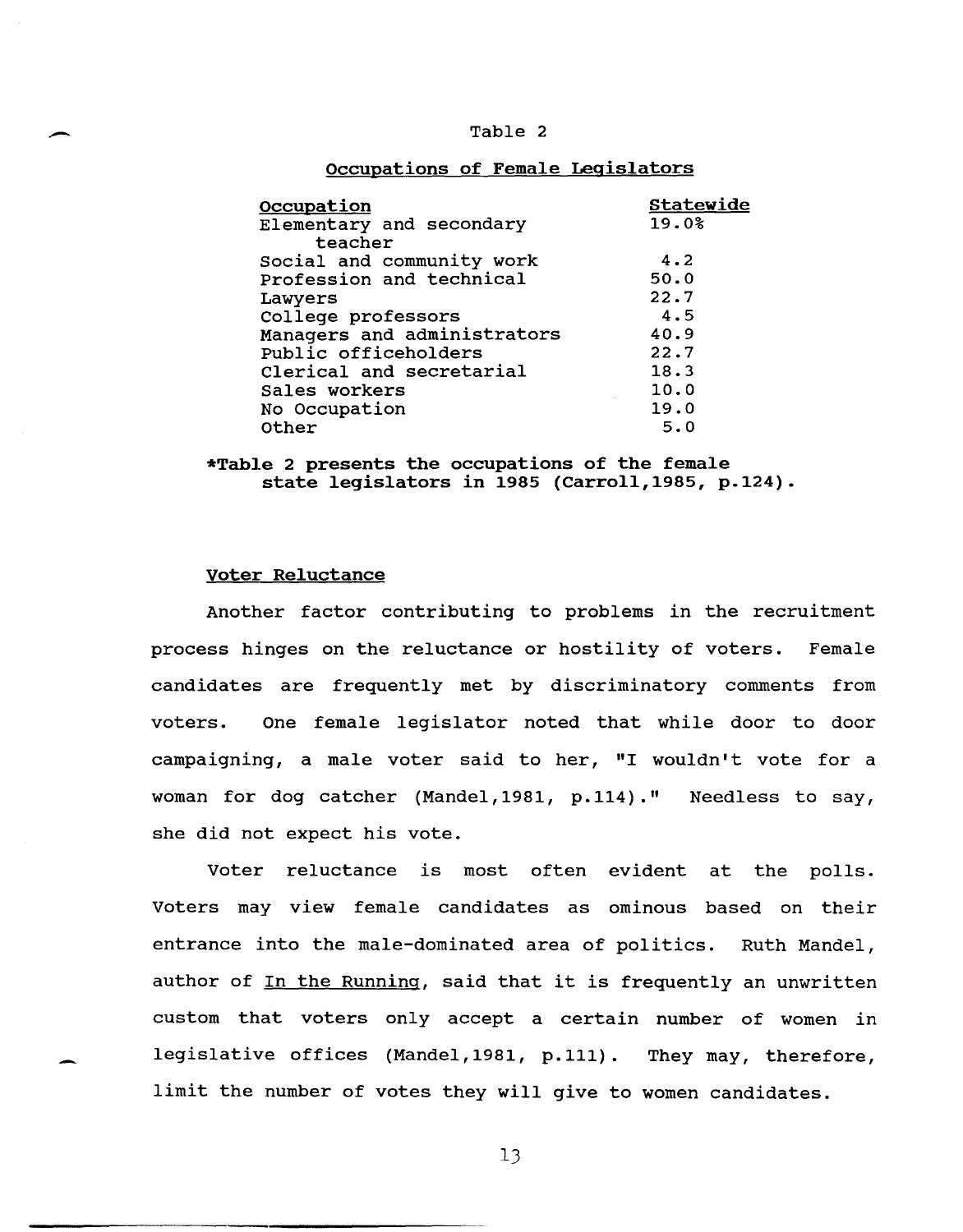Darcy, Welch, and Clark suggest that it is likely, however, that some of the bias expressed by voters prior to voting may not be carried out at the polls when faced with the choice of a woman in one's own party or a man in the opposing party (Darcy, 1987, p.150).

Despite the segment of the public who claim to not support a woman because she is a woman, there is also a growing number of people who will support a woman for the same reason (Diamond,1977, p.85). Generally, supporters view female legislators as honest, dependable, and available. Furthermore, female legislators are perceived by their supporters as easier to contact and communicate with on a personal level than male legislators (Diamond, 1977, p.87). This trust provides opportune circumstances for legislators to further build rapport with constituencies. Not only will their supporters continue to back women, but they will influence others to support women as well.

### Incumbency

 $\overline{\phantom{0}}$ 

-

Incumbency is the greatest hinderance to women in the recruitment process. About ninety percent of the members in state legislatures who run are re-elected (Darcy, 1987, p.150). Men overwhelmingly comprise the majority of incumbents. The majority of the challengers on the other hand, are women. Incumbency brings with it voters, and financial and party support. The challengers, whether male or female, do not have those tight bonds to aid them. Furthermore, while incumbents run on records and name recognition, the challegers are forced to

 $1^{4}$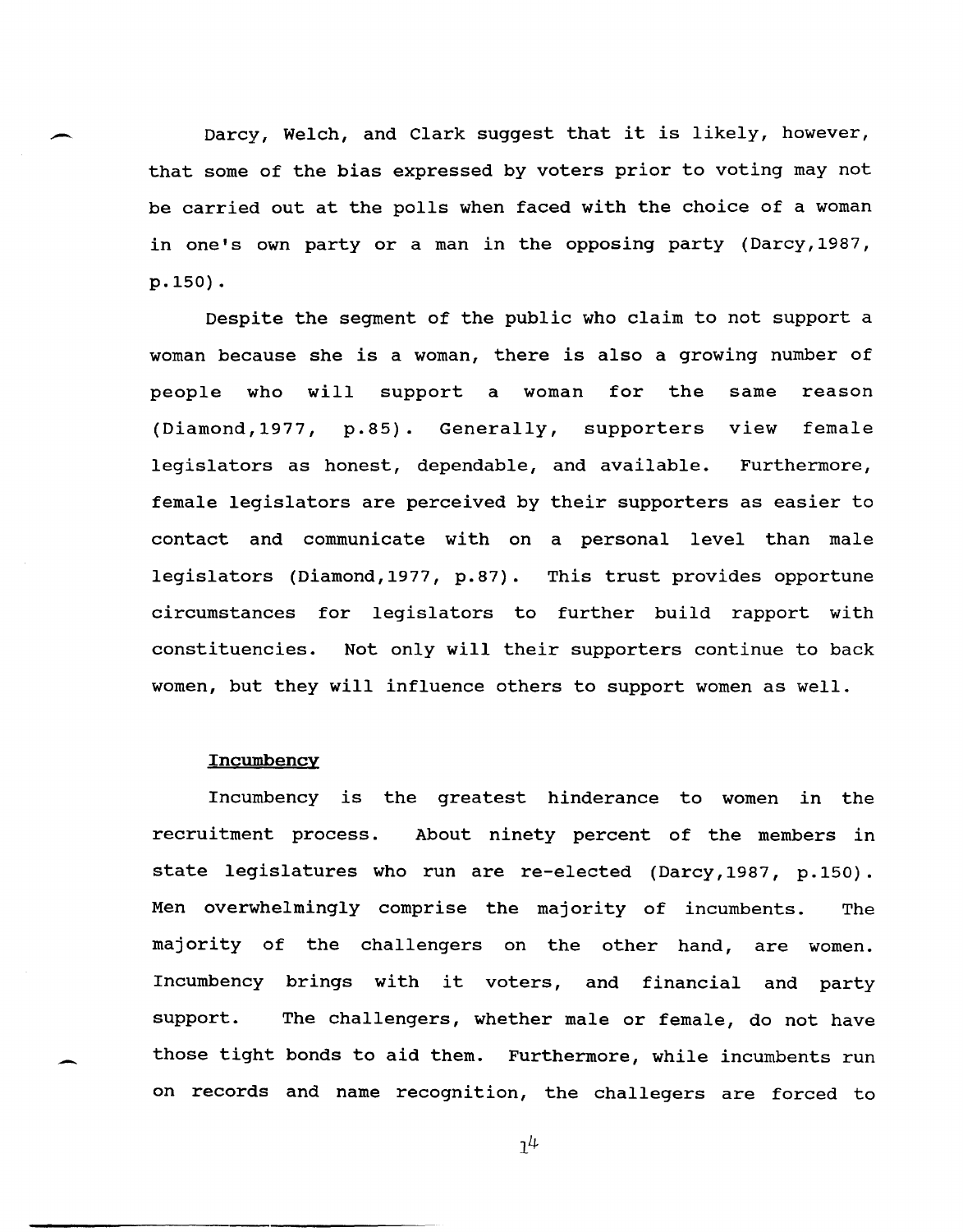- denounce those records in order to gain votes (Mandel, 1981, p.40).

Legislative districts are often gerrymandered to aid incumbents. Gerrymandering can be very detrimental to a challenger because it groups the incumbent's supporters into legislative districts (Darcy, 1987, insures a victory for re-election. This practically

Ruth Mandel calls being both challenger and female a "double whammy" because women must face both discrimination and incumbency (Mandel, 1981, p.100). She also notes that the primary difference between male and female challengers, lies in the fact that women "stand farther outside inner [political] circles and are seldom let in" (Mandel, 1981, p.101). That is, female challengers must work harder than male challengers to accomplish the same incumbency defeat.

Female political candidates have found that one way to overcome the problem of incumbency lies in their ability to downplay their position as challenger (Mandel, 1981, p.17). Using this method, voters may be pursuaded to lose sight of the incumbent and turn support to the challenger. If this is not possible, however, an attack on the incumbent's record may be the only chance to remove him (Mandel, 1981, p.42). Women are learning that this requires much aggressiveness and determination on their part, but it seems to be an effective approach.

Darcy, Welch, and Clark suggest that strategies to reduce incumbency powers benefit women who represent a relatively large portion of challengers. They also suggest that changes in

IS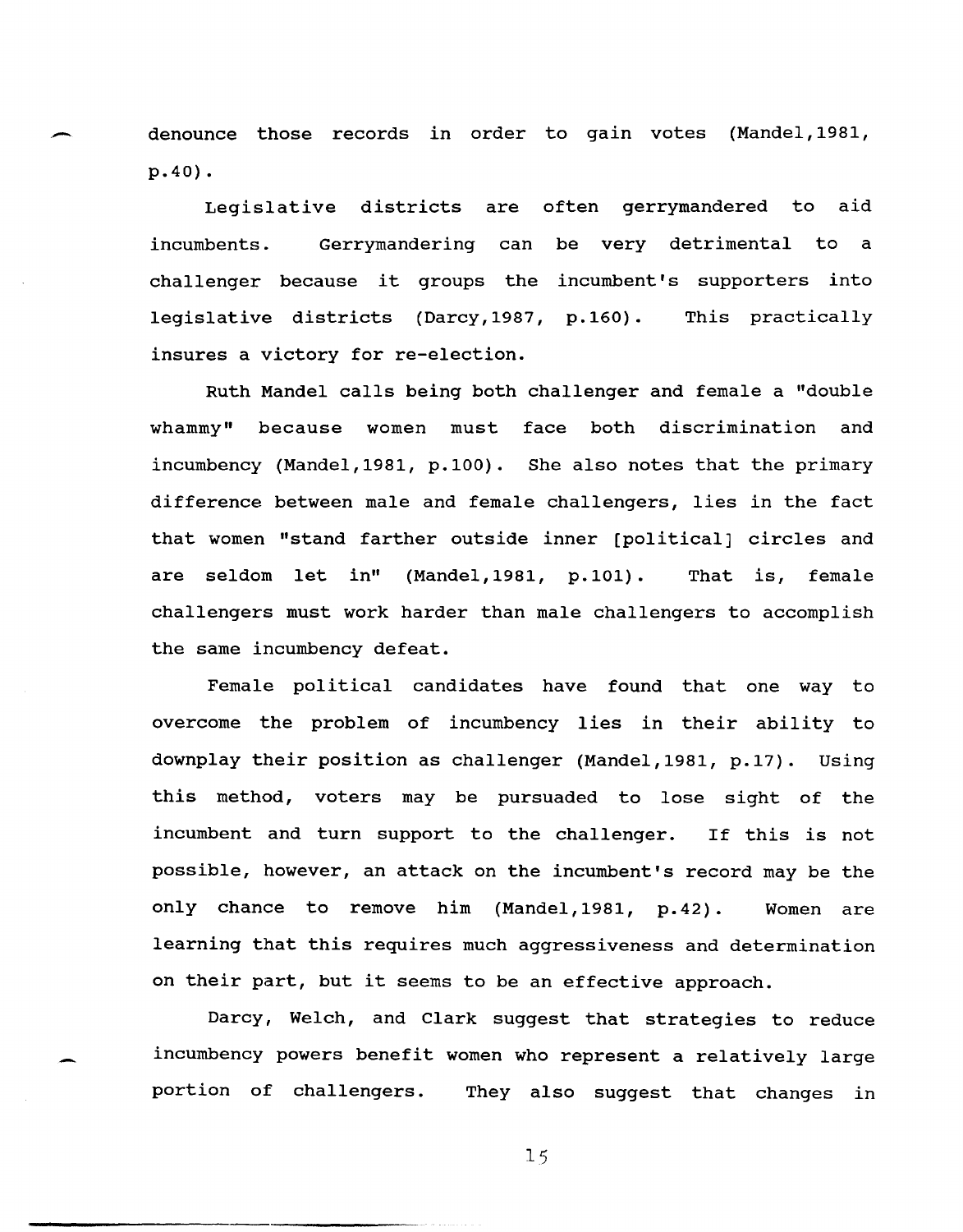campaign financing and disclosure laws could provide greater opportunities for female challengers, and that more neutral gerrymandering would provide female challengers with greater opportunities (Darcy, 1988, p.160).

#### Role Conflict

-

The traditional role assigned to women makes it difficult for women to enter public office. The role of wife and mother has tendency to isolate women from political activities. Men can be breadwinners and political leaders as well as fathers, but being a wife and mother is viewed as a full-time job (Darcy,1987, p. 94) . It can become difficult for some women to cope with families and a political career. The problem stemming from this particular situation is called role conflict.

Role conflict arises when the roles that women assume, pull them in different directions. It affects female legislators in two different aspects. First, women must "simultaneously avoid becoming separated from other women, be respected by male legislators, and refrain from projecting a threatening, nonfeminine image (Githens, 1977, p.114)." In other words, women must assume the role of female supporters, be knowledgeable legislators, and still remember that they are women. Women can not forget the responsibility to themselves to be a woman, yet they must compete aggressively to maintain their position with their male counterparts.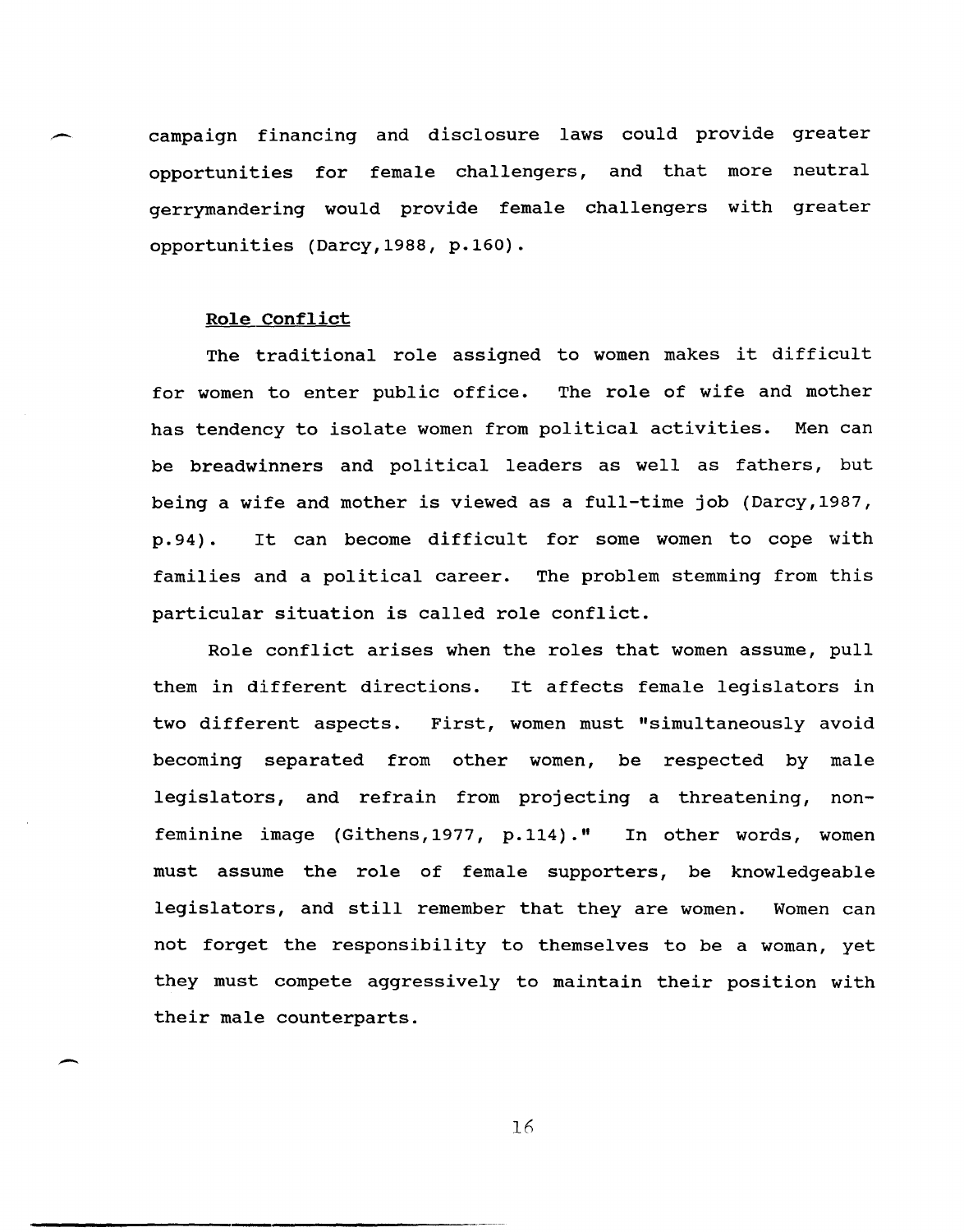Secondly, they must be responsible to their families as a wife/mother and still maintain a career. Marianne Githens summed this up by saying,

> Women who have moved into the political elite<br>feel intense pressure of two conflicting intense pressure of two conflicting groups. Much time, effort, and energy goes into seeking some reconciliation of the roles<br>of wife and politician. As the politician, of wife and politician. women want to be respected by their male women want to be respected by their mare serve dinner on time, clean the house and so forth (Flammang,1984, p.48).

When women have to make sacrifices to their families for their careers and vice versa, they suffer from what William Goode coined "role strain" (Mandel,1981, p.76). Role strain often results in a female candidate's withdrawl from the political recruitment process.

Role conflict may also provide a basis for lack of spousal support. Traditionally, the "woman's place" has been in the home. Many husbands are content with their home-bound wives, yet there is growing discontent among the wives. Many women who leave the home to pursue political careers for themselves, may be met with strong opposition from their spouses. Their husbands may feel that careers will conflict with the responsibilities to the family. Many husbands, therefore, are adamant about supporting political wives. As a result, female candidates hesitate to pursue political careers. A poll of several females overwhelmingly showed that lack of spousal support would severly hinder, if not halt, their pursuit of political careers (Mezey,198o, p.63). Darcy, Welch, and Clark point out that women will be elected in states where a dual domestic-public role is

17

-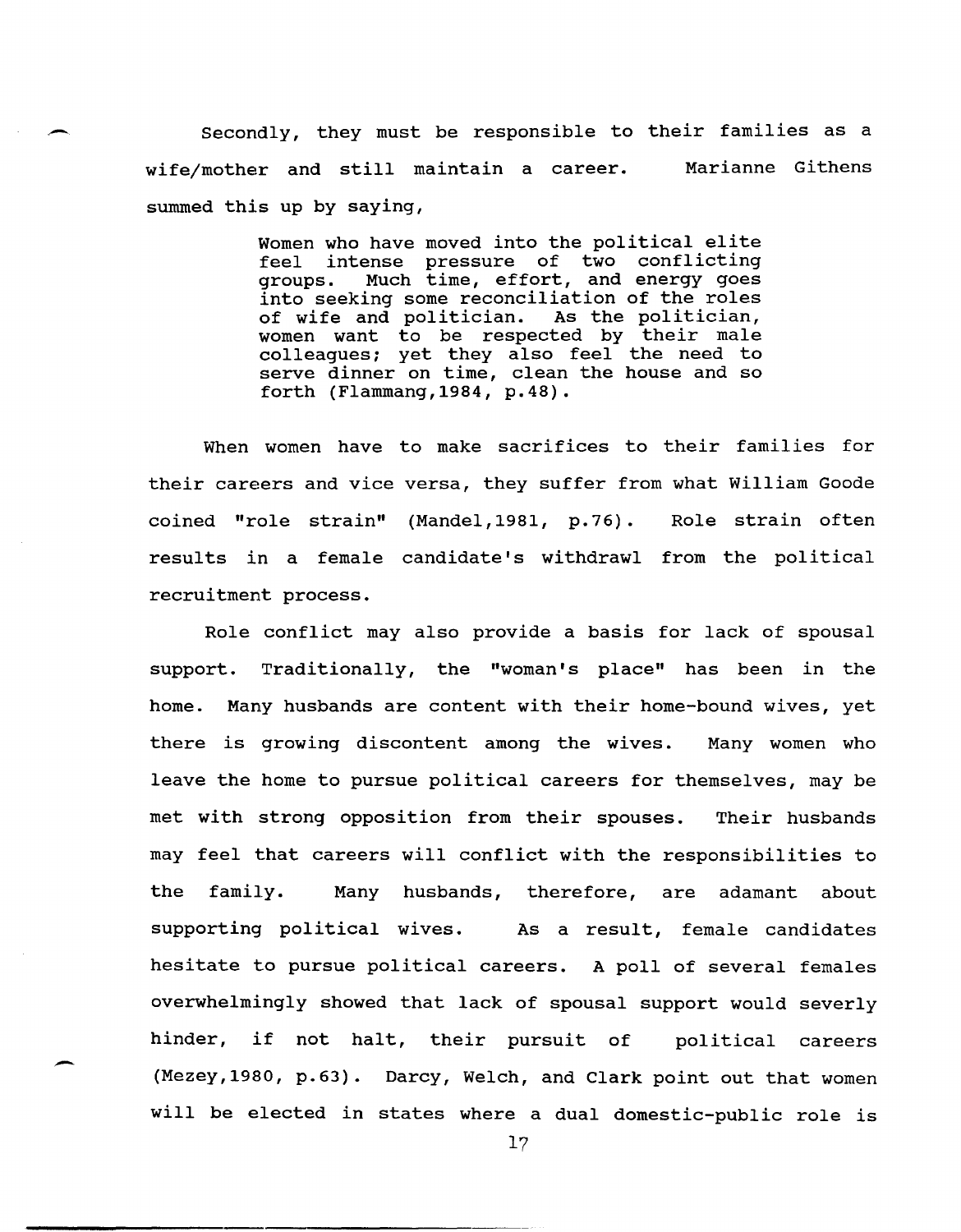supported (Darcy,1987, p.95). In other words, women are more likely to be elected in states that tend to offer women support as both wives/mothers and as politicians.

Table 3 summarizes the problems female candidates may encounter throughout the recruitment process.

#### Table 3

## Problems of Female Candidates

| 69%<br>Resources: Money, People<br>time<br>24<br>Problems in the campaign:<br>visibility, issue<br>positions, opponents<br>Organized support: party,<br>6<br>organizations, media<br>Voters: voter apathy, voter<br>5<br>contact<br>Sex-related problems: being<br>28<br>a woman, women's issues<br>lack of female support<br>Incumbency<br>60 | Problem | Statewide |
|------------------------------------------------------------------------------------------------------------------------------------------------------------------------------------------------------------------------------------------------------------------------------------------------------------------------------------------------|---------|-----------|
|                                                                                                                                                                                                                                                                                                                                                |         |           |
|                                                                                                                                                                                                                                                                                                                                                |         |           |
|                                                                                                                                                                                                                                                                                                                                                |         |           |
|                                                                                                                                                                                                                                                                                                                                                |         |           |
|                                                                                                                                                                                                                                                                                                                                                |         |           |
|                                                                                                                                                                                                                                                                                                                                                |         |           |

\* (Diamond,1977, p.78).

 $\overline{\phantom{a}}$ 

-

#### POLICY PRIORITIES OF WOMEN IN STATE LEGISLATURES

Female legislators are known to differ from male legislators in the policies that they propose and support. This difference is based on the relevance that women and men give certain issues and the general nature and attributes of women and men.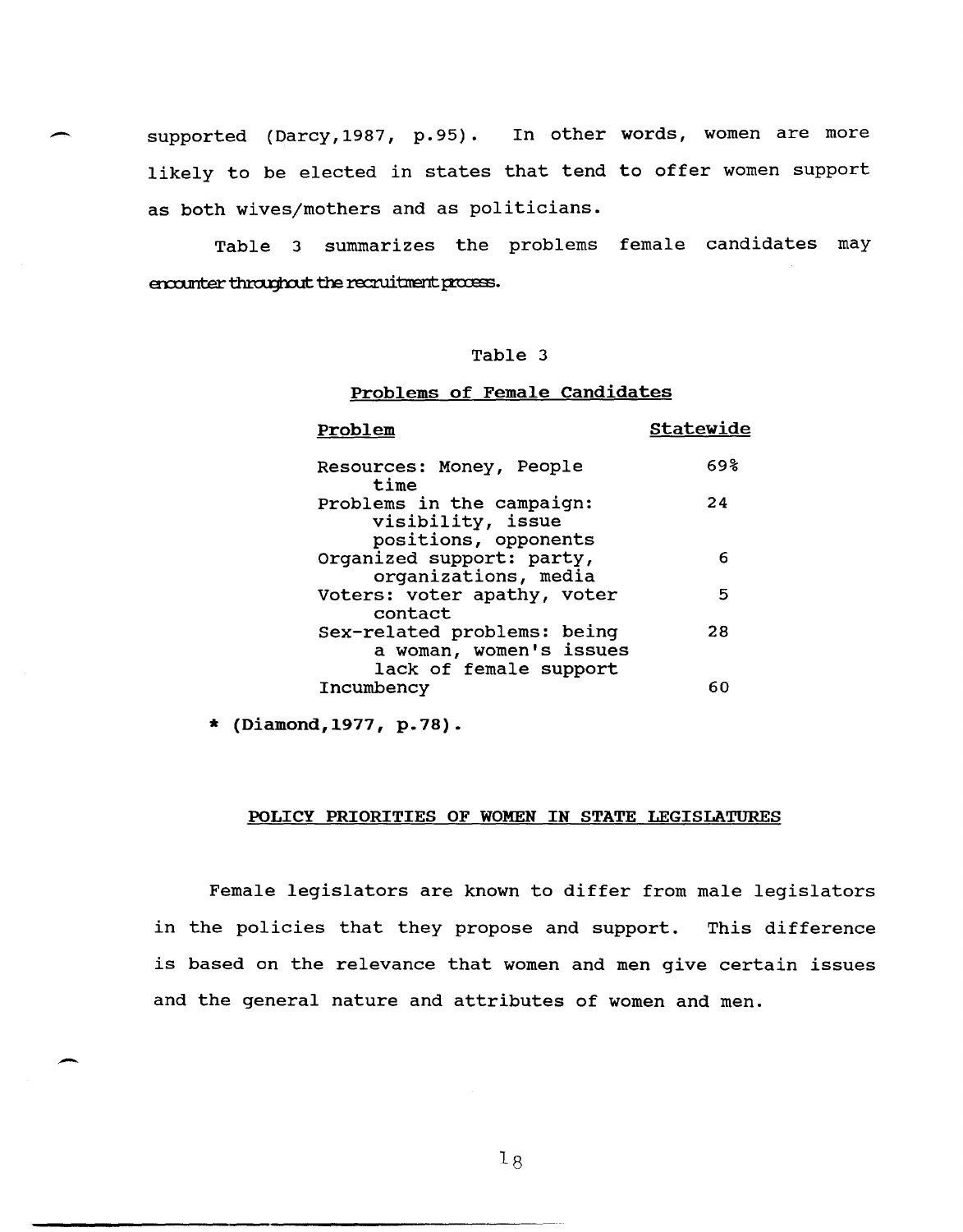#### Priorities

-

-

Generally, women represent women. That is, the policies that female legislators support and propose often reflect the issues that women find important. Men and women have different spheres in society, and as a consequence, women have insights into some matters men do not (Darcy, 1987, p.223). Women usually choose to back issues that are "people" oriented. That is, their policies respond to the needs of people, especially women and minorities. As noted throughout this paper, women's priorities include equality, abortion, rape protection and prosecution, ending sexual discrimination, childcare, and the advancement of other women.

As a result of female legislators' dedication to these issues, many of the states have installed programs and/or legislation for arranged child care, battered women's shelters, rape crises centers, child support programs, contraception awareness, and a variety of other programs geared toward the needs of people.

In addition many states now allow men and women to take paternity and maternity leaves and/or flexible work schedules. This allows working parents to maximize free time spent with their families (Kirkpatrick,1984, p.144). Women are now entitled to pensions and equal pay (Flammang, 1984, p.135). The homeless are given shelter and food (Flammang, 1984, p.135). All of these policies and programs dedicated to the needs of people, were made possible by the proposals and influence of women in the legislature.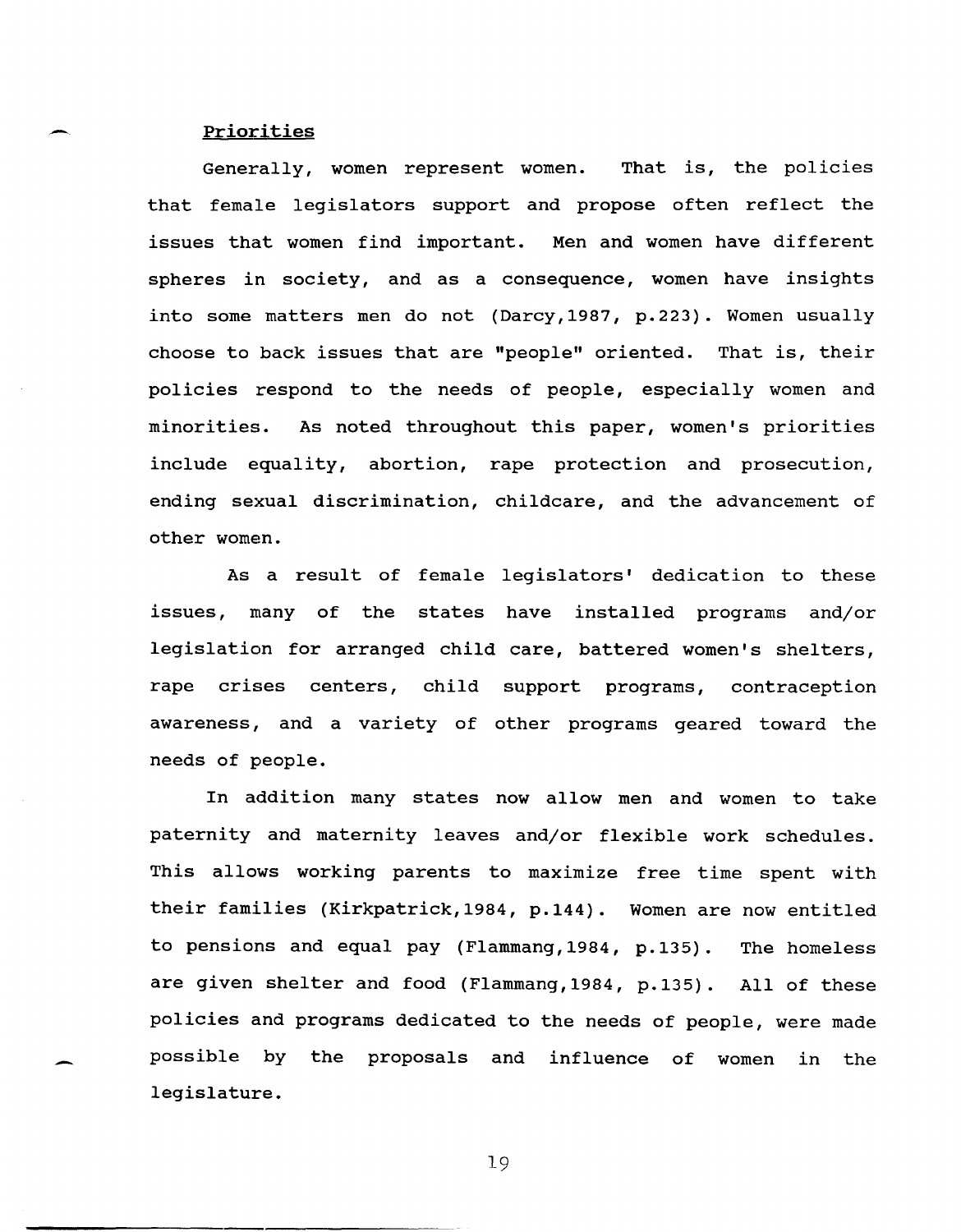It appears, however, that women do not stress womens' issues when running for office. According to Carroll (Table 4), few female state legislators highlighted women's issues as a primary concern in campaigns. Only twenty-five percent of the state legislators discussed only women's issues during the course of their campaign. Twelve and one half percent discussed women's issues when asked about their stands on them. Eighteen and one eighth percent initiated discussion on some women's issues and forty-three and one eighth percent did not discuss women's issues at all during the course of their campaigns (Carroll,1985, p.102) . Those who either did not, or only sometimes, discussed women's issues felt that they won their seats based partly on campaign strategies to downplay women's issues (Carroll,1985, p.102). Those who only discussed women's issues said if they had it to do all over again they would limit their discussion of those issues (Carroll 1985, p.102). Table 4 indicates the extent to which women's issues were discussed.

#### Table 4

#### strategies on Women's Issues in state Legislatures

Did not discuss Discussed only when asked Initiated discussion of some Discussed only 43.8% 12.5 18.8 25.0

#### \* (Carroll, 1985, p.102).

-

-

Women make unique contributions to the legislature. Men, who primarily focus on "thing" issues, are turning to women for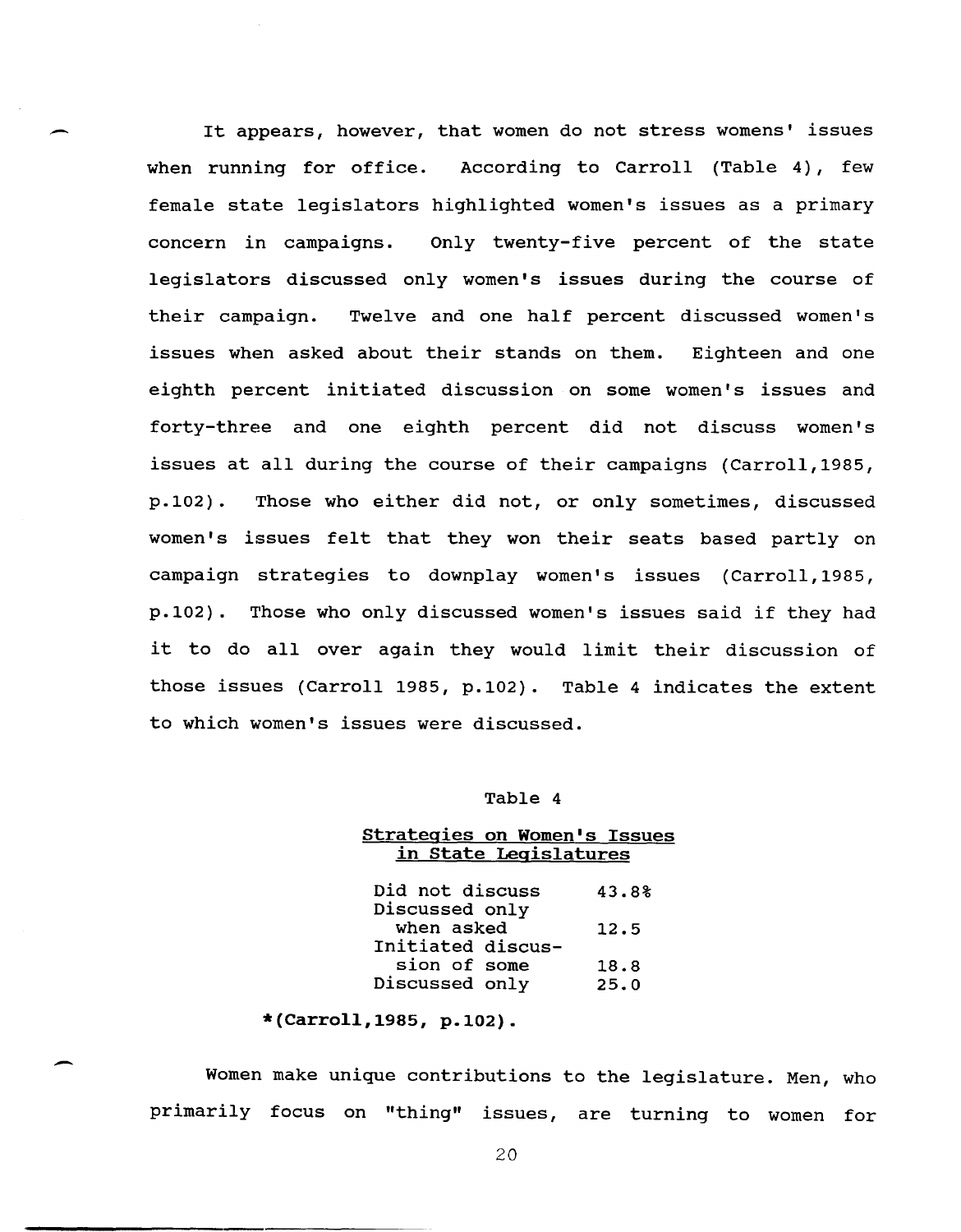advice on policies concerning female areas of expertise or "people" issues. Women can often relate to and explain these issues to males who may be unfamiliar with them.

As noted earlier, female candidates and legislators are also expanding the realm of their issues to include "thing" issues which are often attributed to males. They are increasing their knowledge and expertise in the areas of economy, budget, and foreign relations. Not only are they more well-rounded with the inclusion of these issues, but, they are able to propose legislation in many different areas of policy. This makes them more knowledgable and competent candidates.

## Female and Male Attributes

Shirley Chisolm said that it was "women who can bring empathy, tolerance, insight, patience, and persistence to government. Our country needs women's idealism and determination (Gluck,1987, p.223)." In other words, women possess different attributes to apply to policies than males.

In proposing policies, men and women often take different approaches to policies. Women tend to be less militaristic on issues of war and peace. According to the Center for American Women in Politics, women legislators are more likely to oppose military action, military aid to foreign countries and invasion by force than their male colleagues (CAWP, 7/86).

Female state legislators are more apt to support strict handgun regulation, and more likely to favor measures to protect the environment with policies concerning EPA laws, and nuclear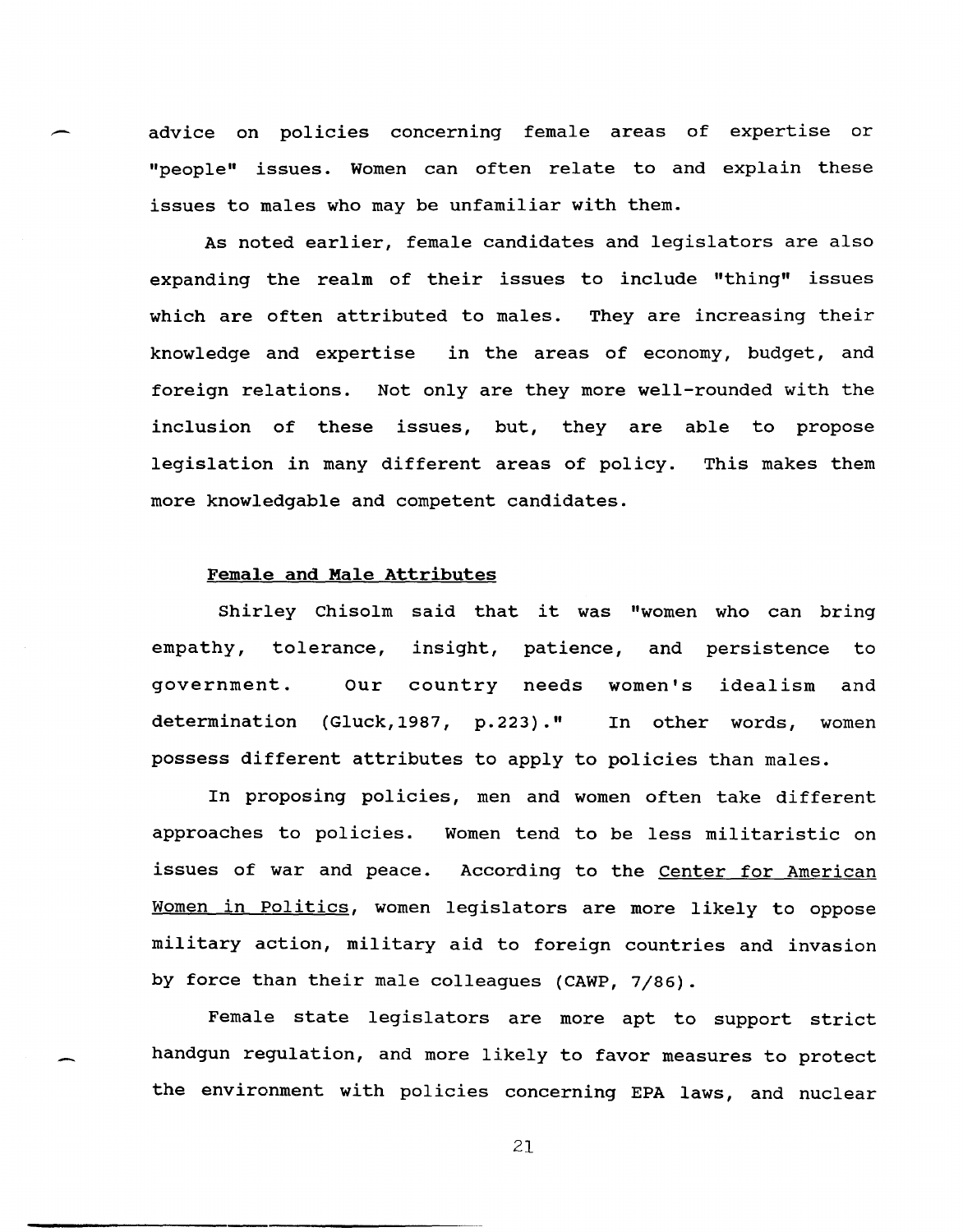- power regulation (CAWP, 7/86). legislators are more likely to support programs to help the As noted throughout, female economically disadvantaged, to reduce the rich/poor income gap, and increase spending for social security (CAWP, 7/86).

> Instead of confrontation, female legislators are more apt to negotiate when they are faced with a problem (Katz,1987, p.213). Instead of short-term solutions to problems, women think of pOlicies in terms of generations to come (Gluck, 1987, p. 225) . Female state legislators tend to see the gray area of compromise, rather than seeing only the ultimate goal. Women state legislators are likely to fill in the details of legislation proposed by men (Gluck, 1987, p. 225) . Where male legislators create opportunities for acquaintances, women tend to realize the importance of role models for their female followers. They create opportunities for other women (Gluck,1987, p. 226).

#### **THE OUTLOOK FOR THE 1990'S**

Women now comprise seventeen percent of all state legislatures (CAWP, 5/1/89). As of this year, every state has at least three women in its state house, and only Louisiana has no women in its senate (5/1/89).

Today, there are no significant differences between new male and female candidates (Darcy, 1987, p.59). Incumbency remains the greatest barrier to female candidates, but as women win more legislative seats, the problem of competing with male incumbents will diminish (Darcy, 1987, p.151).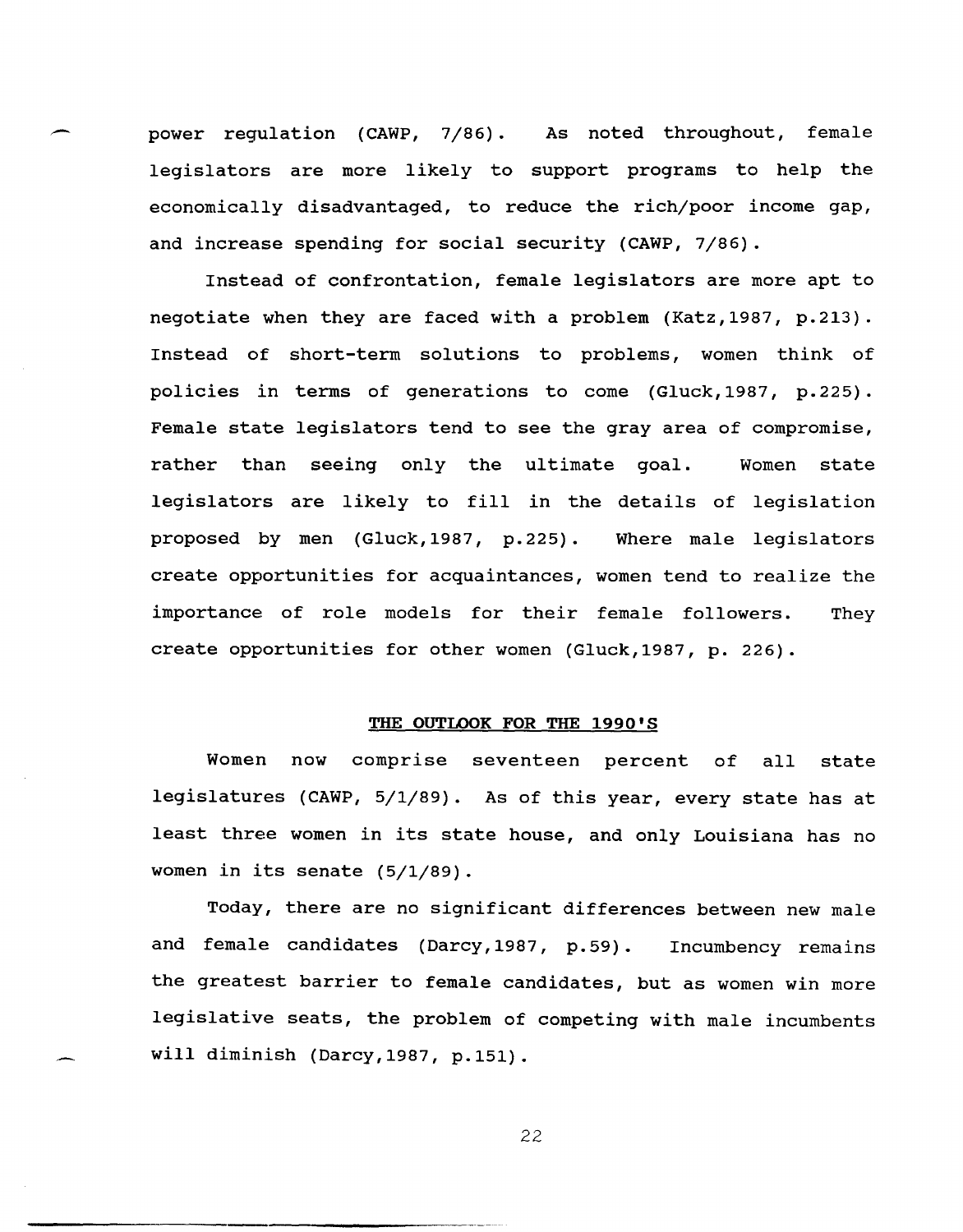voters remain reluctant to support female candidates, yet the number of female candidate supporters continues to grow. In fact, once party and incumbency are taken into account, women candidates do as well as men in elections (Darcy,1987, p.150).

Campaign funding is getting easier as women in politics become more widely accepted. In many cases, they not only have the traditional support of non-partisan organizations, but political parties are nominating them more frequently as well. One reason for this is that political parties recognize potential advantages from increasing the number of candidates in their pools, and the disadvantages of being perceived as the party not concerned with bringing women into the political mainstream (Darcy,1987, p.157). Political parties are now more willing to accept the female entrance into politics and provide them with the financial support essential to campaigning.

Occupational choices among women have changed in a direction that hold promise for public office holding. Women are getting the education needed to obtain jobs desireable for office holding.

Female state legislators are prolonging marriage and families to pursue their careers; thus, minimizing political role conflict.

Women are beginning to hold seats associated with power. Two women, Vera Katz (D-Or) and Jane Hull (R-AZ), occupy positions of Speaker of the House in their states.

Women continue to gain respect from their colleagues and constituencies, thus increasing their credibility and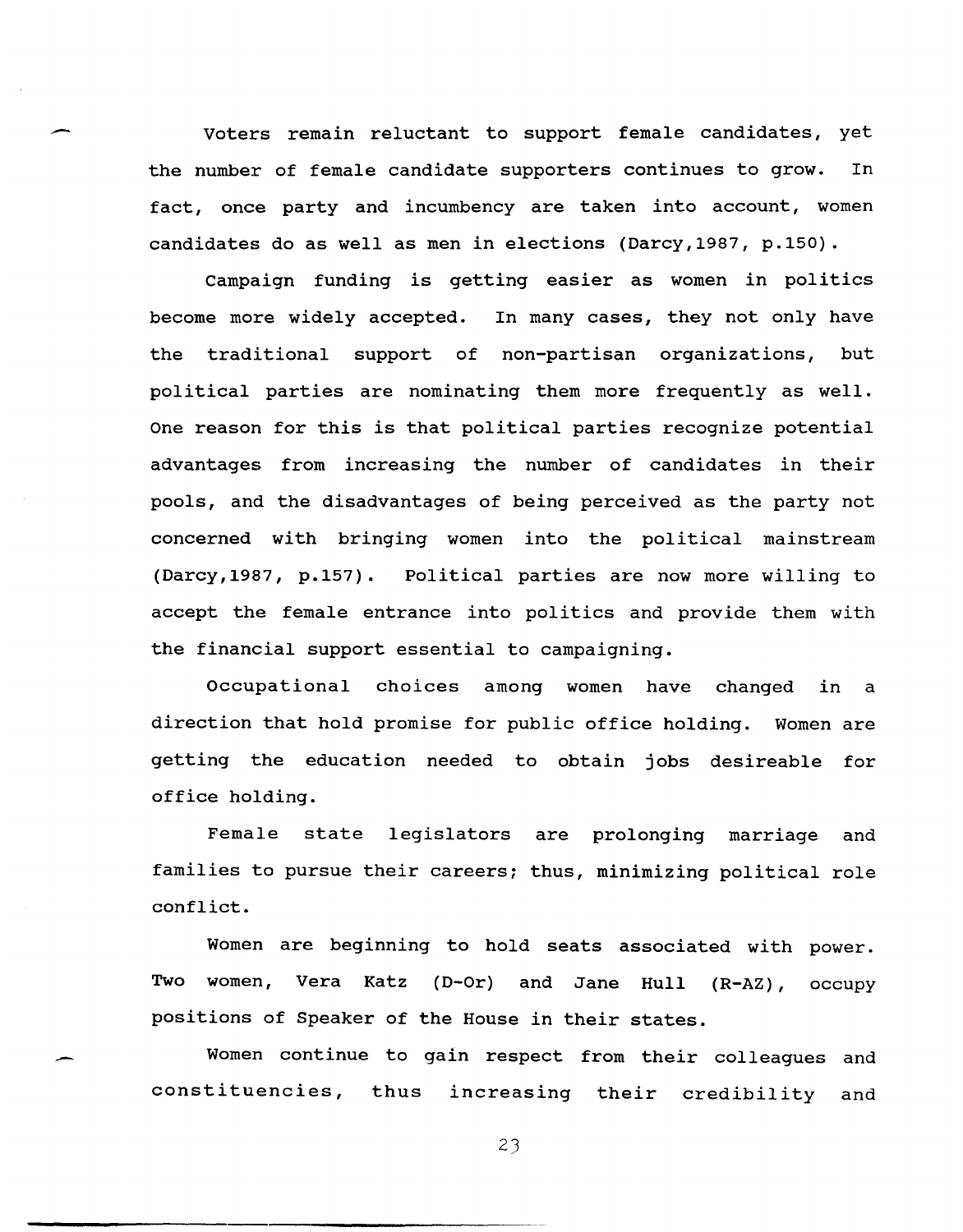responsibility. They are proving that they provide valuable input, and frequently assume the roles of cue givers to their male counterparts.

### **CONCLUSIONS**

Throughout history, women have lacked political equality The last thirty years have provided noticeable changes in the political rights of women. The role of women in politics is changing. office in Barriers are dropping, and women are running for record numbers. Female state candidates and legislators have battled problems with discrimination, political support, occupational limitations, voter reluctance, incumbency, and role conflict. They have been able to overcome many of these problems by using their talents and qualifications. They have used their supporters to gain additional backing. They have utilized women's groups for additional training and financing. Their employment experiences have helped them become cue-givers. They have increased their chances to beat incumbents. They have expanded their knowledge of issues, not only to compete with males, but also out of sheer interest in a broad array of topics.

Male and female legislators tend to support different pOlicies. Women tend to be against measures that utilize violence and/or manipulation. They also tend to understand and support issues that deal with the plight of people.

Finally, the present decade looks promising for political equality. Female legislators now take responsibility for their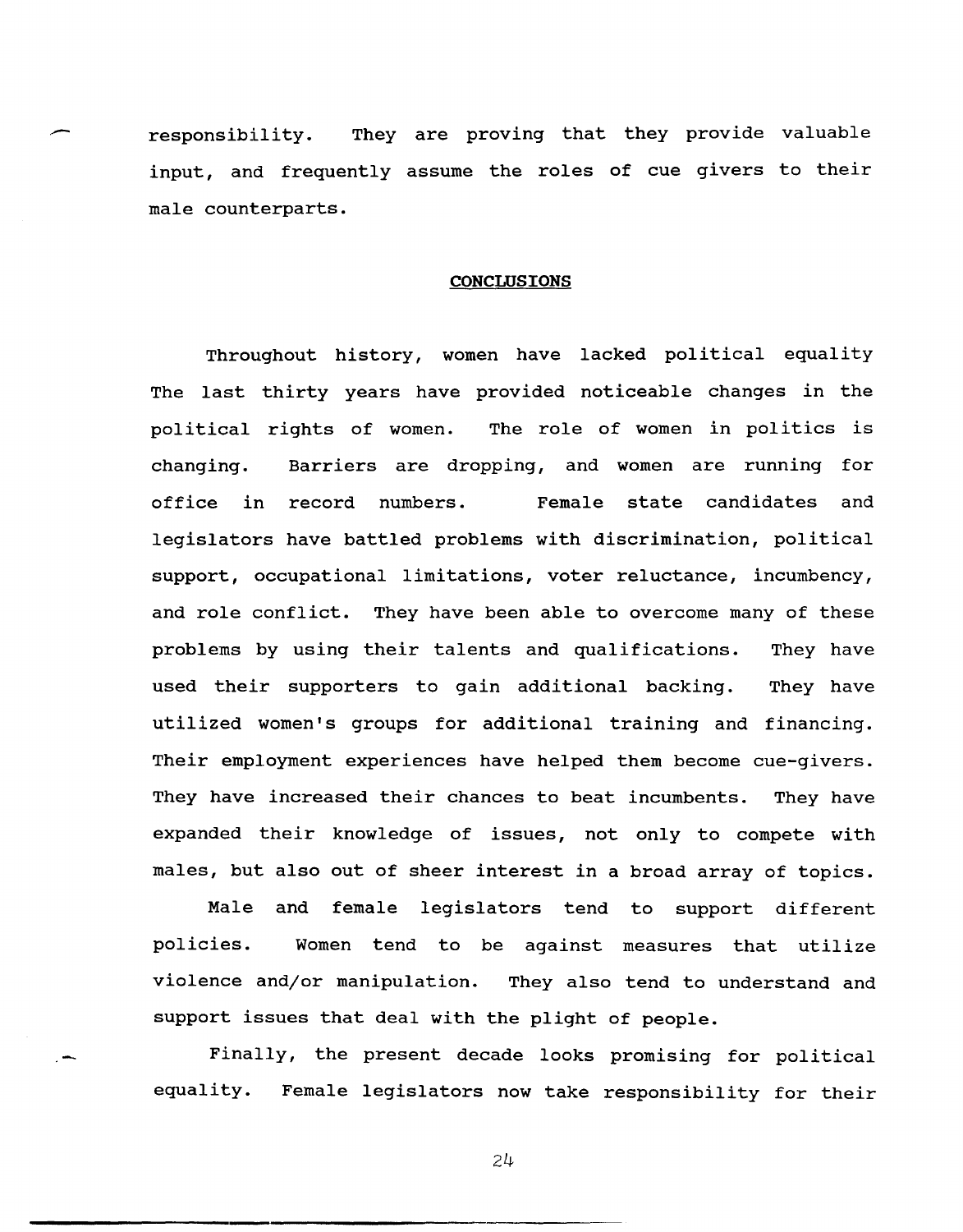own careers, and take charge to see that these careers follow their selected course. The pitfalls and encumbrances that have always provided barriers to women in politics are slowly vanishing as new doors of opportunity are opened each year. The equality and influence that female legislators, and women in general, have fought so hard for are now within their grasp.

Female office holding involves benefits to a society from increased competition for public office. If the female half of the population enters into political competition with the same intensity as the male half, the quality of political leadership will increase based on the number of people involved (Darcy,1987, p. 13) •

Women in the legislature have had great influence in making politics what they are today. Policies regarding "private" issues, such as abortion and sexual discrimination, would still be taboo had women not gotten tired of the secrecy and neglect of these particular topics.

The male-dominated legislatures seem to be more receptive to women's issues. Had women not stood strongly for their rights and beliefs, these issues may have been handled behind closed doors, as not to draw attention away from seemingly more important male issues.

The programs and legislation that have been enacted and proposed by women probably would have either been overlooked or handled by men who held different priorities. These policies may have shunned women entirely.

. -.

Perhaps it is true that the woman's place is in the House.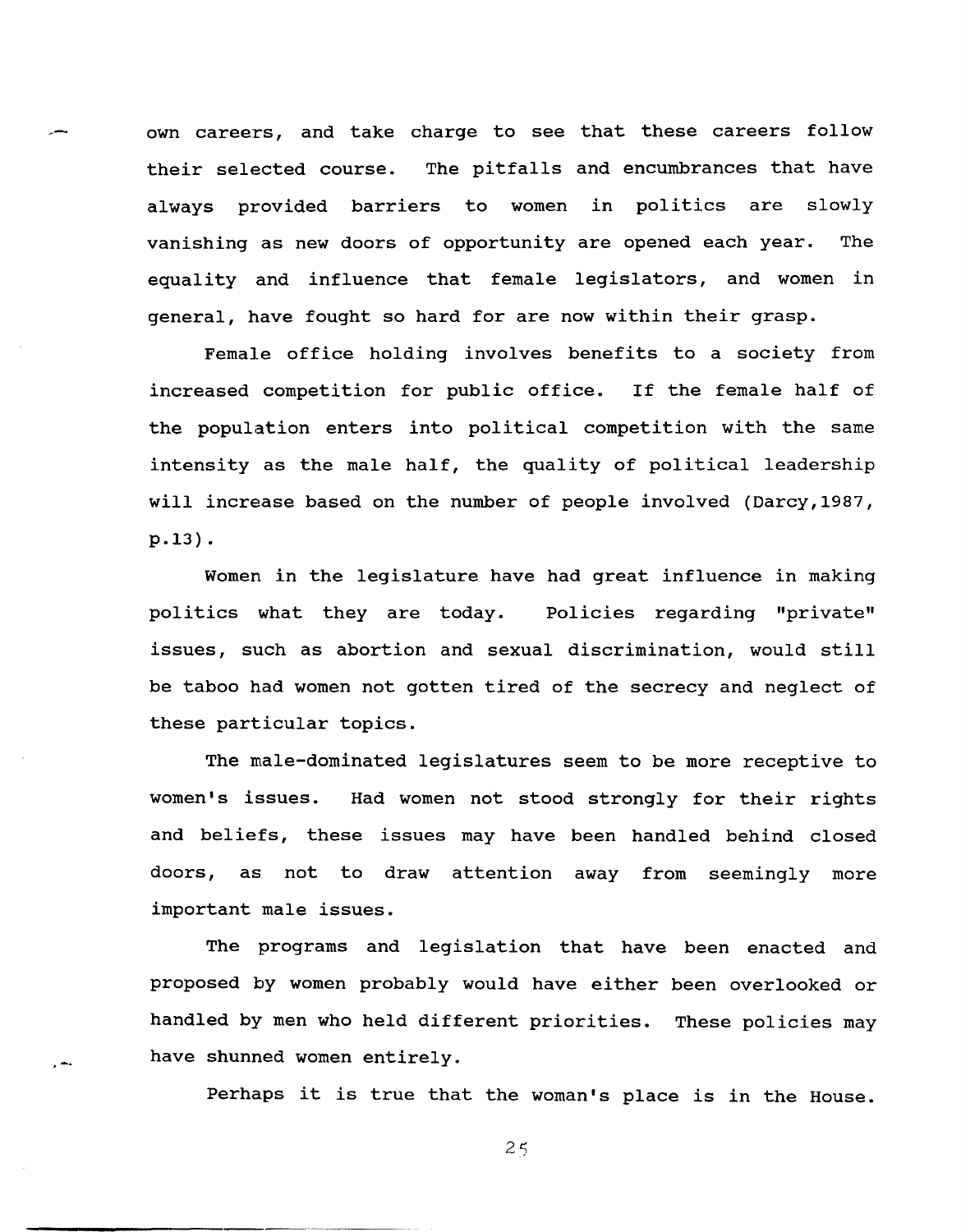On the other hand, who is to say she does not belong in the Senate? Either way, politics will never be the same .

 $\overline{a}$ 

 $\lambda$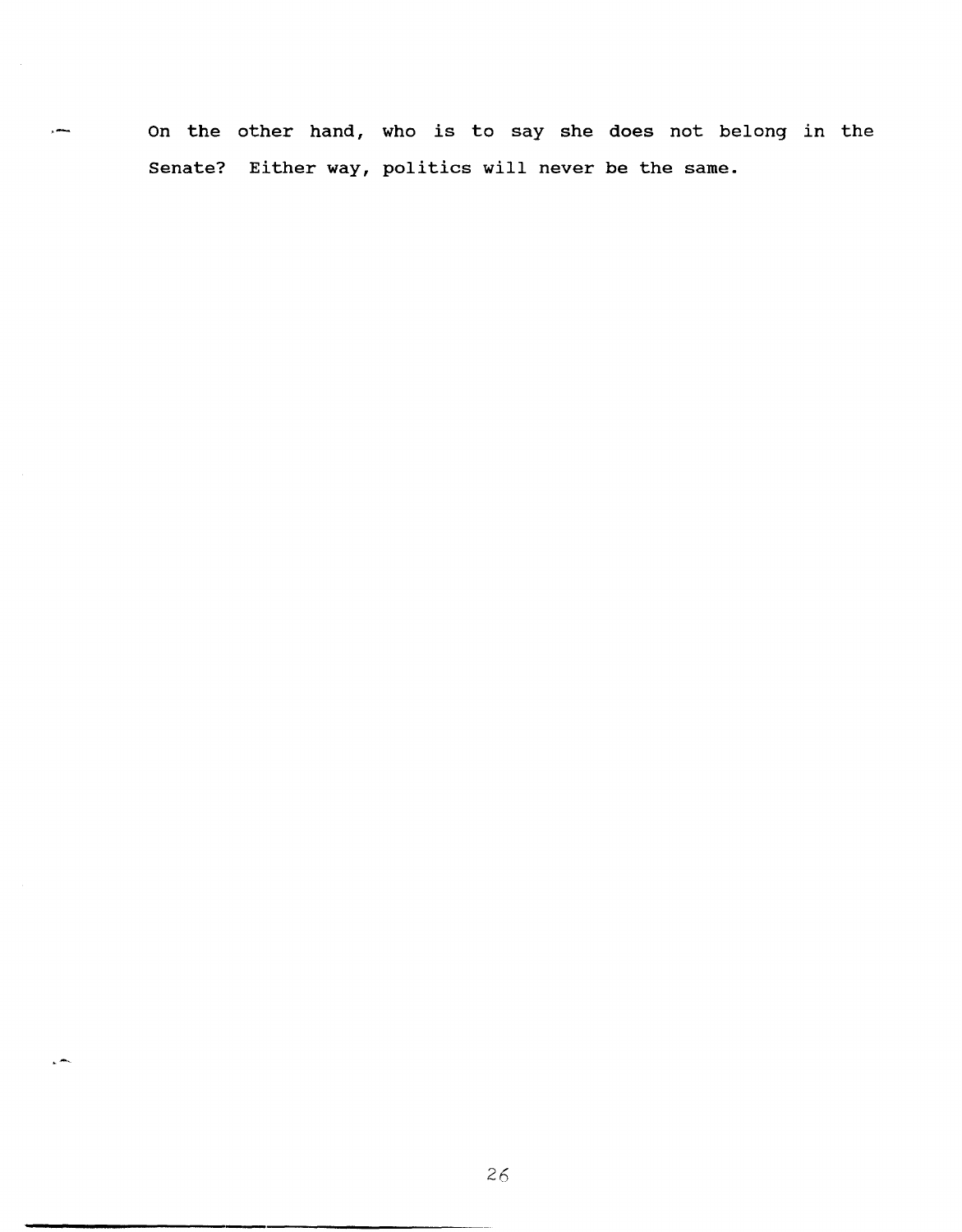#### References

- Boneparth, Ellen and Emily Stoper, ed., Women, Power, and Politics: Toward the Year 2000. Pergamon Press, New York, 1988, p.1-99.
- Carroll, Susan J. Women as Candidates in American Politics, Indiana University Press, Bloomington, 1985.
- Darcy, Robert, Susan Welch, and Janet Clark, <u>Wo<mark>men, Elections,</mark></u> and Representation, Longman, Inc., New York and London, 1987.
- Diamond, Irene, Sex Roles in the State House, Yale University Press, New Haven and London, 1977.
- Flamaing, Janet, ed., Political Women: Current Roles in State and Local Government, Sage Publications, Beverly Hills, California, 1984.
- Githens, Marianne, ed., A Portrait of Marginality, David McKay Company, Inc., New York, 1977.
- Gluck, Hazel Frank, "The Difference", Journal of State Covernment, The Council of State Governments, Septemberoctober 1987, pp.223-226.
- Katz, Vera, "Women Chart a New Legislative Course", Journal of state Government, The Council of State Governments, Septernber- October 1987, pp. 213-215.
- Kirkpatrick, Jeane J., ed., Political Women: Current Roles in state and Local Government, Sage Publications, Beverly Hills, 1984, pp.100-175.
- Mandel, Ruth B. In the Running, Tickner and Fields, New Haven and New York, 1981.
- Merritt, Sharyn, Debra Stewart, ed., "Sex Differences in Role Behavior and Policy Orientations", Women in Local Benavior and Policy Orientations", <u>women the Local</u><br><u>Politics</u>, Scarecrow Press, Inc., Metuchen, New Jersey,<br>1980, pp.115-127.
- Mezey, Susan Gluck, Debra Stewart, ed., "The Effects of Sex on Recruitment", Women in Local Politics, Scarecrwo Press, Inc., Metuchen, New Jersey, 1980, pp.61-82 .
- Mueller, Carol M., ed., Politics of the Gender Gap, Sage Publications, Newbury Park, California, 1988.

. -

 $\chi$  and